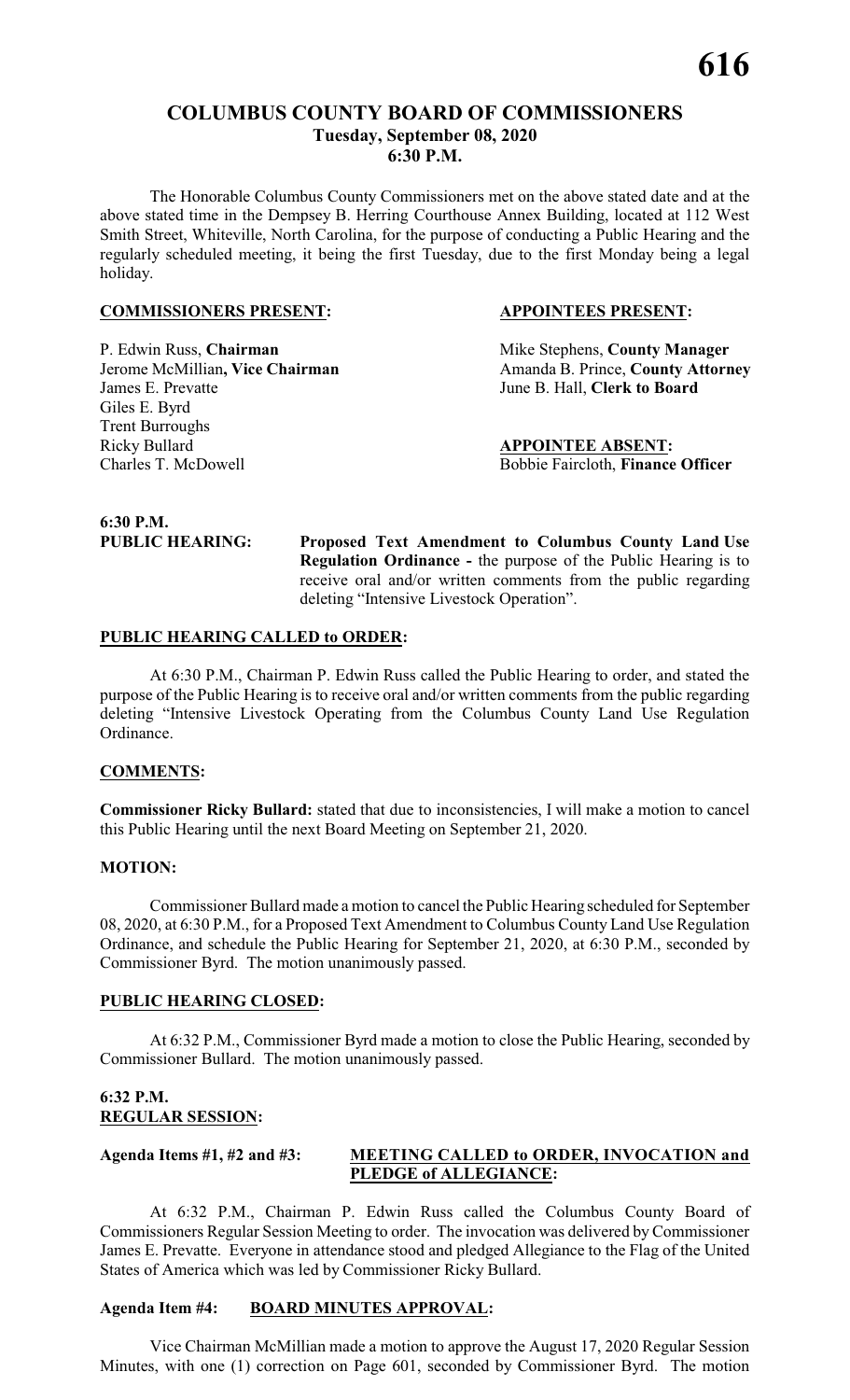unanimously passed.

### **Agenda Item #5: PROCLAMATION - PROCLAMATION of RECOGNITION and APPRECIATION to NORTH CAROLINA HIGHWAY PAROL TROOPER COLBY PRIDGEN**:

Vice Chairman McMillian requested Board approval and adoption of the following proclamation, to be presented at a later date.

# **PROCLAMATION OF RECOGNITION and APPRECIATION**

**to**

# North CAROLINA Highway Patrol Trooper colby pridgen

**WHEREAS, during the course of performing his duties as a highway patrol trooper,** *Colby Pridgen* **was dispatched to a van stopped on the side of a busy highway; and**

**WHEREAS, on arrival to the scene of the van, during his observation of the situation, he observed a flat tire, the remaining tires with wires showing to the naked eye, the family of six (6) had been on the side of the road for five (5) hours, they were hungry, tired, and no sufficient funds to seek the help they needed and were on their way to Duke Hospital; and**

**WHEREAS,** *Colby Pridgen***, as a native of Columbus County and having a tender and enormous heart, he made a decision to help the family with the needed tires, food and exercising the philosophy of** *"to do unto others as you would have them do unto you"* **, at his expense; and**

**WHEREAS, among the multitude of duties for Highway Patrolmen, this is just daily occurrences.**

**NOW, THEREFORE, BE IT PROCLAIMED, we, the Columbus County Board of Commissioners is very honored to present this document to North Carolina Highway Patrolman Trooper Colby Pridgen, native of Columbus County,for recognition of his devotion** *to do unto others as you would have them do unto you***, and to show our appreciation.**

**APPROVED and ADOPTED this the 8th day of September, 2020.**

#### **COLUMBUS COUNTY BOARD OF COMMISSIONERS**

**/s/** *P. EDWIN RUSS***, Chairman** */s/JEROME McMILLIAN***, Vice Chairman /s/** *JAMES E. PREVATTE* **/s/** *GILES E. BYRD /s/ TRENT BURROUGHS /s/***/** *RICKY BULLARD /s/ CHARLES T. McDOWELL* **ATTESTED BY:**

**/s/** *JUNE B. HALL***, Clerk to the Board**

**/s/** *MICHAEL H. STEPHENS***, County Manager /s/** *AMANDA B. PRINCE***, County Attorney**

Commissioner McDowell made a motion to approve and adopt the Proclamation and Appreciation to North Carolina HighwayPatrol Trooper ColbyPridgen, seconded byCommissioner Prevatte. The motion unanimously passed.

#### **Agenda Item #6: PROCLAMATION - PROCLAMATION of APPRECIATION and RECOGNITION to SERGEANT JOHN COBBS:**

Michael Stephens, County Manager, requested Board approval and adoption of the following Proclamation of Appreciation and Recognition to Sergeant John Cobbs, to be presented at a later date.

# **PROCLAMATION OF RECOGNITION and APPRECIATION to** *SERGEANT John cobbs*

**WHEREAS,** during the course of performing his duties as law enforcement officer, *Sergeant John Cobbs* was patrolling the Lake Waccamaw area, to assess the damages from Hurricane Isaias; **and**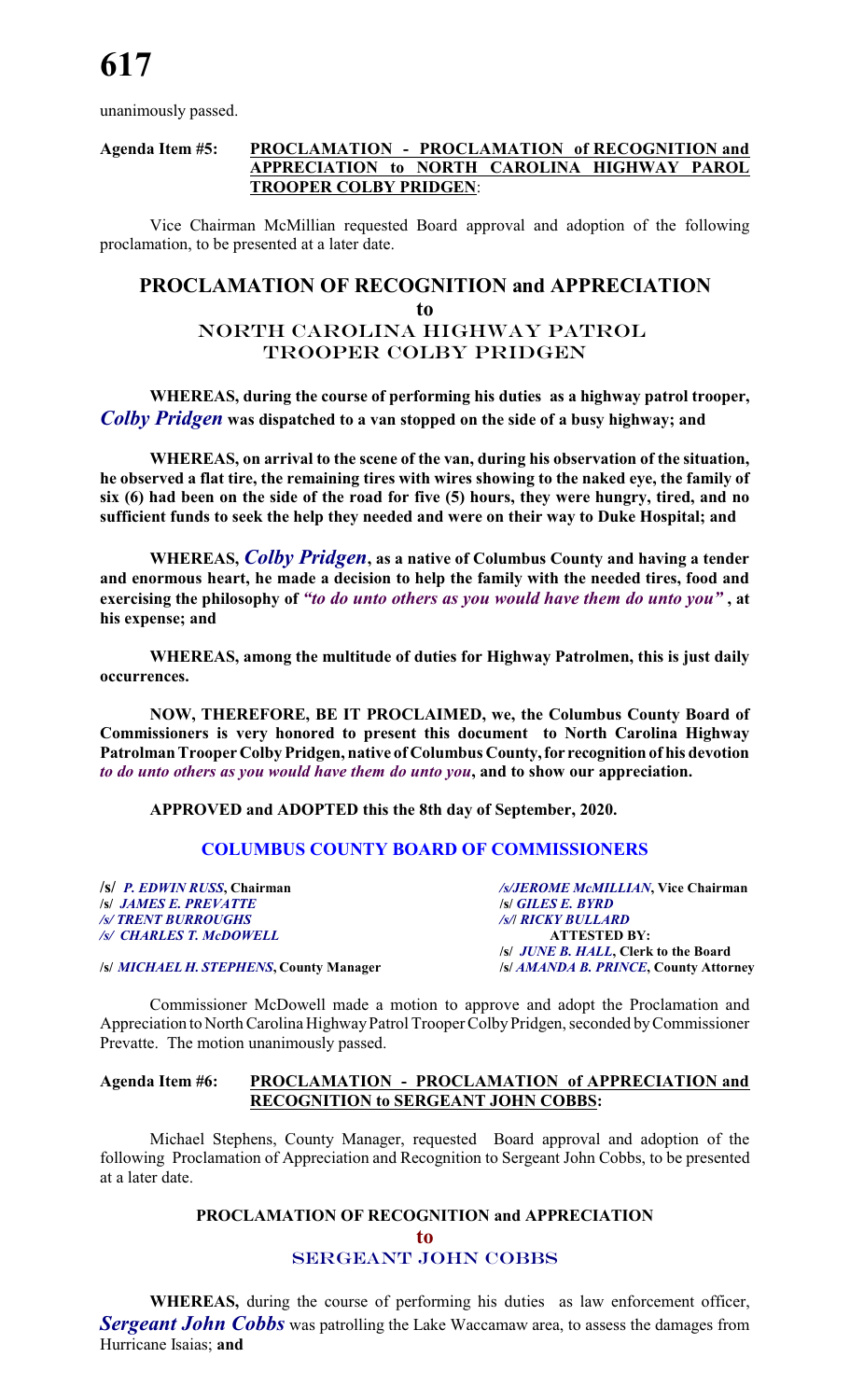**WHEREAS,** during his observation, he witnessed a gentleman, namely**Phillip Henry Ray**, at the golden age of eighty-six (86), fall into a ditch filled with approximately three (3') feet of water; **and**

**WHEREAS,** his keen observation of the situation immediately let him know this gentleman was unable to get up unassisted; **and**

**WHEREAS,** as a result of quick thinking, proper training and sound reaction, *Sergeant John Cobbs* immediately went to Mr. Ray and lifted him out of the ditch, escorted him to his home to dry off and change clothes.

**NOW, THEREFORE, BE IT PROCLAIMED,** we, the Columbus County Board of Commissioners is very honored to present this document to *SERGEANT JOHN COBBS* for recognition of his devotion to mankind and life-saving techniques, and to show our appreciation.

**APPROVED and ADOPTED** this the 8th day of September, 2020.

# **COLUMBUS COUNTY BOARD OF COMMISSIONERS**

**/s/** *P. EDWIN RUSS***, Chairman** */s/JEROME McMILLIAN***, Vice Chairman /s/** *JAMES E. PREVATTE* **/s/** *GILES E. BYRD /s/ TRENT BURROUGHS /s/***/** *RICKY BULLARD /s/ CHARLES T. McDOWELL* **ATTESTED BY: /s/** *JUNE B. HALL***, Clerk to the Board /s/** *MICHAEL H. STEPHENS***, County Manager /s/** *AMANDA B. PRINCE***, County Attorney**

**\_\_\_\_\_\_\_\_\_\_\_\_\_\_\_\_\_\_\_\_\_\_\_\_\_\_\_\_\_\_\_ \_\_\_\_\_\_\_\_\_\_\_\_\_\_\_\_\_\_\_\_\_\_\_\_\_\_\_\_\_\_\_\_\_\_\_\_** Commissioner Byrd made a motion to approve and adopt the Proclamation of Appreciation and Recognition to Sergeant John Cobbs, seconded by Commissioner Burroughs. The motion unanimously passed.

# **Agenda Item #7: SHERIFF - ADDITION of \$263,659.28 to SHERIFF'S OFFICE BUDGET LINES as NEEDED:**

The Honorable Sheriff Jody Greene requested the addition of \$263,659.28 for equipment and vehicles for the four (4) new Bailiff positions.

Long and in-depth discussion was conducted relative to this request.

#### **MOTION:**

Commissioner Prevatte made a motion to leave the budget as it is, seconded by Commissioner Burroughs.

After additional discussion was conducted, Commissioner Prevatte withdrew his motion and Commissioner Burroughs withdrew his second.

It was the general consensus of the board that no action would be taken, and Michael Stephens, County Manager, to contact Sheriff Greene for clarification, and the possibility of this item being placed on the September 21, 2020 Agenda.

#### **Agenda Item #8: SHERIFF - GOVERNORS HIGHWAY SAFETY PROGRAM:**

The Honorable Sheriff Jody Greene requested Board approval of the \$31,074.00 grant match and approval of Resolution, for the .

# **North Carolina Governor's Highway Safety Program Local Governmental Resolution**

**WHEREAS,** the Columbus County Sheriff's Office (herein called the "Agency") has completed an application contract for traffic safety funding, and that County Columbus Board of Commissioners (herein called the "Governing Body") has thoroughly considered the problem identified and has reviewed the project as described in the contract.

**THEREFORE, NOW BE IT RESOLVED** by the Columbus County Board, in open meeting assembled in the City of Whiteville, North Carolina, this 08 day of September, 2020, as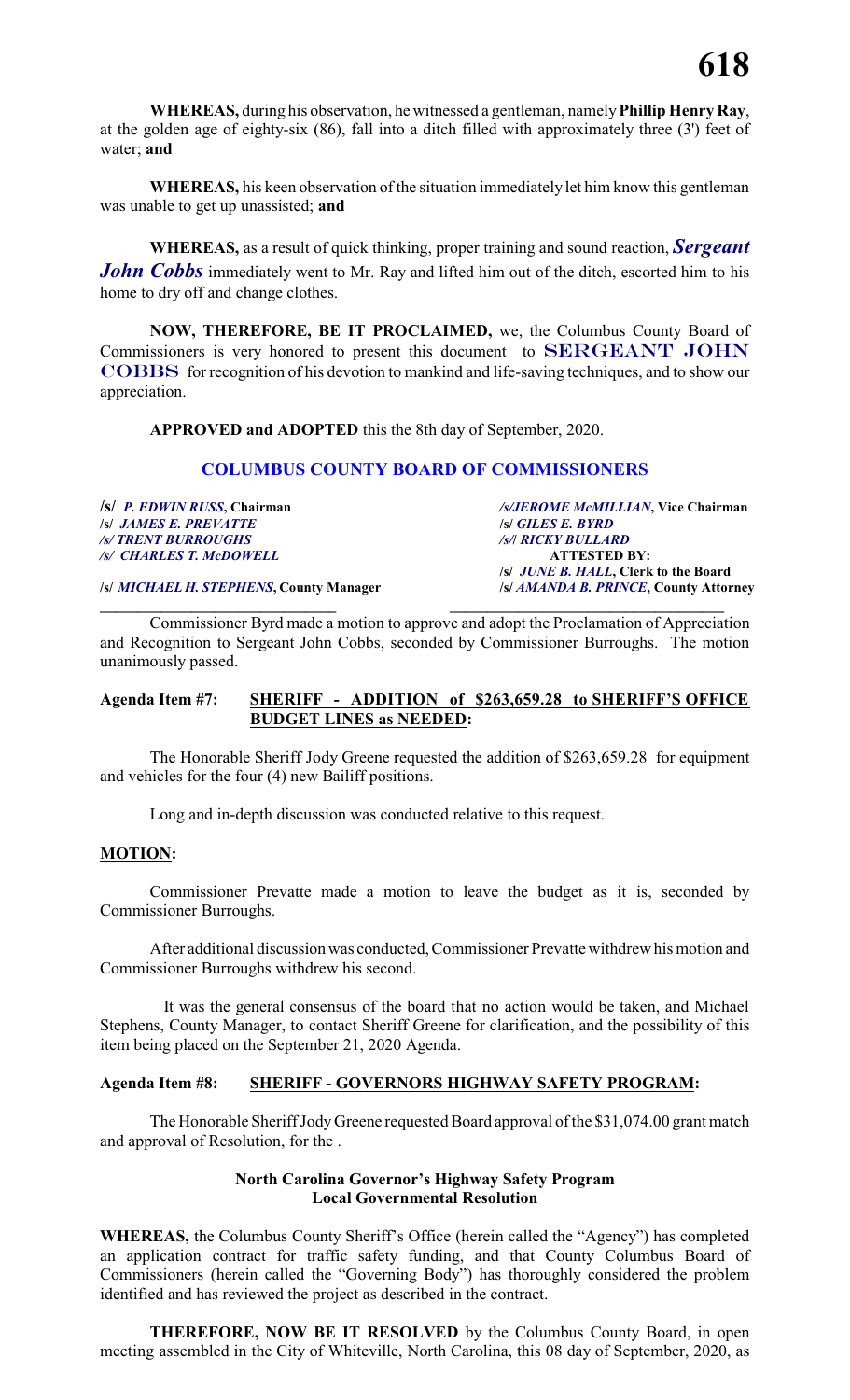follows:

- 1. That the project referenced above is in the best interest of the Governing Body and the general public; **and**
- 2. That Sheriff Jody Greene is authorized to file, on behalf of the Governing Body, an application contract in the form prescribed by the Governor's Highway Safety Program for federal funding in the amount of \$176,083.00 to be made to the Governing Body to assist in defraying the cost of the project described in the contract application; **and**
- 3. That the Governing Body has formally appropriated the cash contribution of \$31,074.00 as required by the project contract; **and**
- 4. That the Project Director designated in the application contract shall furnish or make arrangement for other appropriate persons to furnish such information, data, documents and reports as required by the contract, if approved, or as may be required by the Governor's Highway Safety Program; **and**
- 5. That certified copies of this resolution be included as part of the contract referenced above; **and**
- 6. That this resolution shall take effect immediately upon its adoption.

**DONE AND ORDERED** in open meeting by **/s/ P. EDWIN RUSS**.

# **ATTESTED BY:** /s/ **JUNE B. HALL**, **Clerk to the Board (SEAL)**

**DATE:** 09-09-2020

# **MOTION to be EXCUSED from VOTE:**

Vice Chairman McMillian made a motion to be excused from the vote, seconded by Commissioner Byrd. The motion unanimously passed.

Commissioner Prevatte made a motion to approve the Governor's Highway Safety Program, by Resolution, seconded by Commissioner Byrd. The motion unanimously passed.

#### **Agenda Item #9: EMERGENCY SERVICES - RESOLUTION of ADOPTION of the MULTI-JURISDICTIONAL HAZARD MITIGATION PLAN:**

Kay Worley, Emergency Services Director, request Board adoption of the Multi-Jurisdictional Hazard Mitigation Plan named the Bladen Columbus Robeson Regional Hazard Mitigation Plan, by Resolution of Adoption.

## **RESOLUTION OF ADOPTION County of Columbus Hazard Mitigation Plan**

**WHEREAS,** the citizens and property within Columbus County are subject to the effects of natural hazards that pose threats to lives and cause damage to property, and with the knowledge and experience that certain areas are particularly vulnerable to hurricanes, flooding, severe winter storms, thunderstorms/lightning/hail, tornadoes, wildfire, earthquakes, dam/levee failure, and droughts/heat waves; **and**

**WHEREAS,** the County desires to seek ways to mitigate the impact of identified hazard risks; **and**

**WHEREAS,** the Legislature of the State of North Carolina has in Part 6, Article 21 of Chapter 143; Parts 3, 5, and 8 of Article 19 of Chapter 160A; and Article 8 of Chapter 160A of the North Carolina General Statutes, delegated to local governmental units the responsibility to adopt regulations designed to promote the public health, safety, and general welfare of its citizenry; **and**

**WHEREAS,** the Legislature of the State of North Carolina has in Section 1 Part 166A of the North Carolina General Statutes (adopted in Session Law 2001-214—Senate Bill 300 effective July 1, 2001), states in Item (a) (2) "For a state of disaster proclaimed pursuant to G.S. 166A-6(a) after August 1, 2002, the eligible entity shall have a hazard mitigation plan approved pursuant to the Stafford Act"; **and**

**WHEREAS,** Section 322 of the Federal Disaster Mitigation Act of 2000 states that local government must develop an All-Hazards Mitigation Plan in order to receive future Hazard Mitigation Grant Program Funds and other disaster-related assistance funding and that said Plan must be updated and adopted within a five year cycle, **and**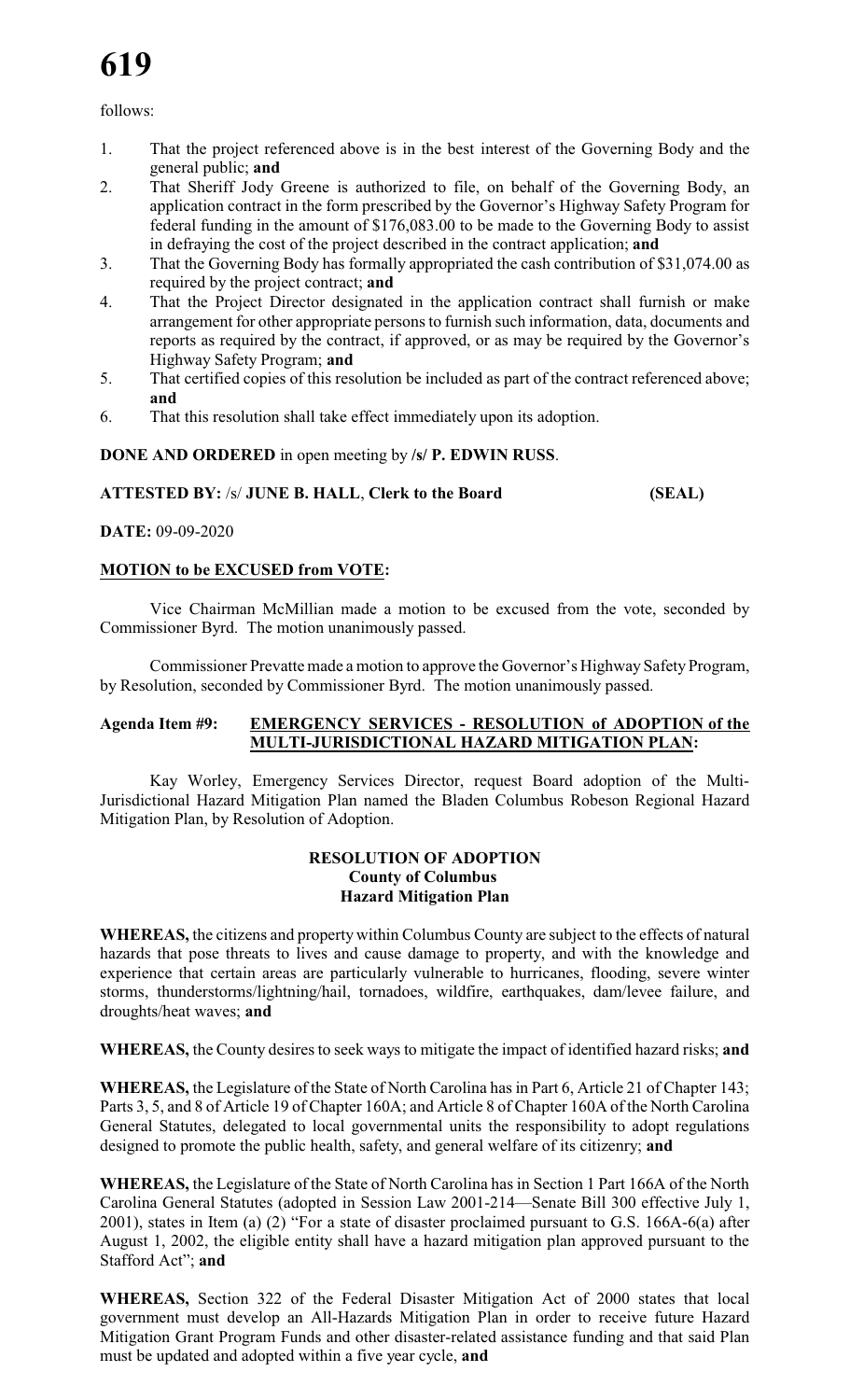**WHEREAS,** the County of Columbus has performed a comprehensive review and evaluation of each section of the previously approved Hazard Mitigation Plan and has updated the said plan as required under regulations at 44 CFR Part 201 and according to guidance issued by the Federal EmergencyManagement Agency and the North Carolina Division of EmergencyManagement; **and**

**WHEREAS,** it is the intent of the Board of Commissioners of Columbus County to fulfill this obligation in order that the County will eligible for state assistance in the event that a state of disaster is declared for a hazard event affecting the County.

**NOW,** therefore, be it resolved that the Board of Commissioners of the Columbus County hereby;

- 1. Adopts the Bladen Columbus Robeson Regional Hazard Mitigation Plan; and
- 2. Vests the Columbus County Planning Department Manager with the responsibility, authority, and the means to:
	- (A) Inform all concerned parties of this action.
	- (B) Cooperate with Federal, State and local agencies and private firms which undertake to study, survey, map, and identify floodplain areas, and cooperate with neighboring communities with respect to management of adjoining floodplain areas in order to prevent exacerbation of existing hazard impacts.
- 3. Appoints the Columbus County Planning Department Manager to assure that the Hazard Mitigation Plan is reviewed annually and every five years as specified in the Plan to assure that the Plan is in compliance with all State and Federal regulations and that any needed revisions or amendments to the Plan are developed and presented to the Board of Commissioners of Columbus County for consideration.
- 4. Agrees to take such other official action as may be reasonably necessary to carry out the objectives of the Hazard Mitigation Plan.

Adopted this the  $8<sup>th</sup>$  day of September, 2020..

/s/ **P. EDWIN RUSS**, Chairman Board of Commissioners

Attested By:: /s) **JUNE B. HALL**, Clerk to Board

#### **(SEAL)**

Commissioner McDowell made a motion to approve the Resolution of Adoption, Columbus County, Hazard Mitigation Plan, seconded by Commissioner Byrd. The motion unanimously passed.

**Agenda Item#10: Finance - Designation of Applicant's Agent:** Dylan Bowen, Deputy Finance Director, requested Board approval of the following application for FEMA-3534-DR-NC.

## **DESIGNATION OF APPLICANT'S AGENT and APPLICANT ASSURANCES for PUBLIC ASSISTANCE**

County of Columbus, FEMA-3534-DR NC 56-6000289

**PRIMARY AGENT SECONDARY AGENT** Bobbie Faircloth Kay Worley Columbus County Finance Department Columbus County Emergency

111 Washington Street 608 N. Thompson Street Whiteville, NC 28472 Whiteville, NC 28472 (910) 642-6825 (910) 640-6610 Extension: 221 (910) 914-4108 Facsimile Number (910) 640-1241 Facsimile Number

Services Department Finance Director **Columbus Co.** Emergency Services Director

The above primary and secondary agents are hereby authorized to execute and file application for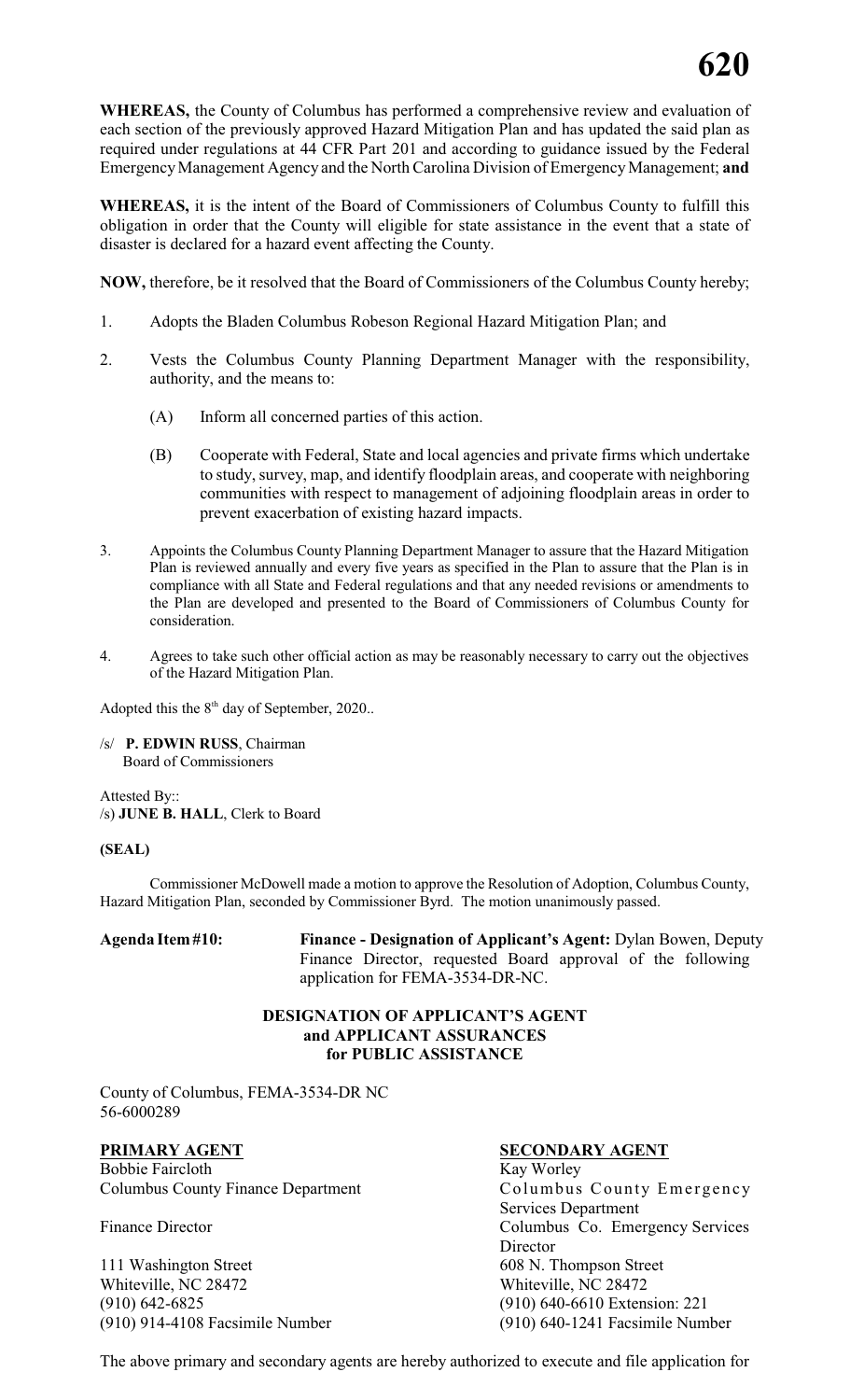public assistance on behalf of the Organization for the purpose of obtaining certain state and federal financial assistance under the Robert T. Stafford Disaster Relief and Emergency Assistance Act, (Public Law 93-288 as Amended) or otherwise available. This agent is authorized to represent and act for the organization in all dealings with the State of North Carolina and the Federal Emergency Management Agency for matter pertaining to such disaster assistance required by the agreements and assurances printed on the reverse side hereof. The agreement and assurances printed on the reverse side will be marked as Exhibit A", and kept on file in Minute Book Attachments, Book Number 6, in the Clerk to the Board's Office, for review./.

# **CHIEF FINANCIAL OFFICER CERTIFYING OFFICIAL**

Bobbie Faircloth P. Edwin Russ Columbus County Finance Department County of Columbus Finance Director Chairman 111 Washington Street 608 N. Thompson Street Whiteville, NC 28472 Whiteville, NC 28472 (910) 642-6825 (910) 640-6640 (910) 914-4108 Facsimile Number (910) 640-2208 Facsimile Number

# **APPLICANT'S STATE COGNIZANT AGENCY FOR SINGLE AUDIT PURPOSES (If a Cognizant Agency is not assigned, please indicate).**

North Carolina

**Applicant's Fiscal Year (FY) Start** Month: July Day: 2020

**Applicant's Federal Employer's Identification Number:** 56-6000289

#### **Certifying Official's Signature:** /s/ **P. EDWIN RUSS**

Commissioner Burroughs made a motion to approve the Designation of Applicant's Agent and Applicant Assurances for Public Assistance, seconded by Commissioner Prevatte. The motion unanimously passed.

#### **Agenda Item #11: ADMINISTRATION - COVID-19 CARES ACT FUNDING REQUESTS:**

Michael H. Stephens, County Manager, requested Board approval of the staff's recommendation for the use of these funds, as follows.

| <b>PLACE</b>                   | <b>AMOUNT</b> |
|--------------------------------|---------------|
| Whiteville City Schools        | \$94,500      |
| <b>Columbus County Schools</b> | \$255,500     |
| Sheriff                        | \$223,561     |
| <b>Emergency Services</b>      | \$225,000     |
| <b>TOTAL ALLOCATED:</b>        | \$798,561     |

Commissioner McDowell made a motion to approve the Manager's recommendation of the above listed allocations of the COVID-19 CARES Act funding, seconded byCommissioner Bullard. The motion unanimously passed.

# **Agenda Item 12: LEGAL - RESOLUTION to PLACE a TWO CENT RESCUE TAX INCREASE on the 2020 GENERAL ELECTION BALLOT:**

Amanda Prince, County Attorney, requested Board approval of the following Resolution to Place a Two Cent Rescue Tax Increase on the 2020 General Election Ballot.

# **Resolution to Place a Two Cent Rescue Tax Increase on the 2020 General Election Ballot**

**WHEREAS**, the Board of Commissioners for Columbus County desire to place a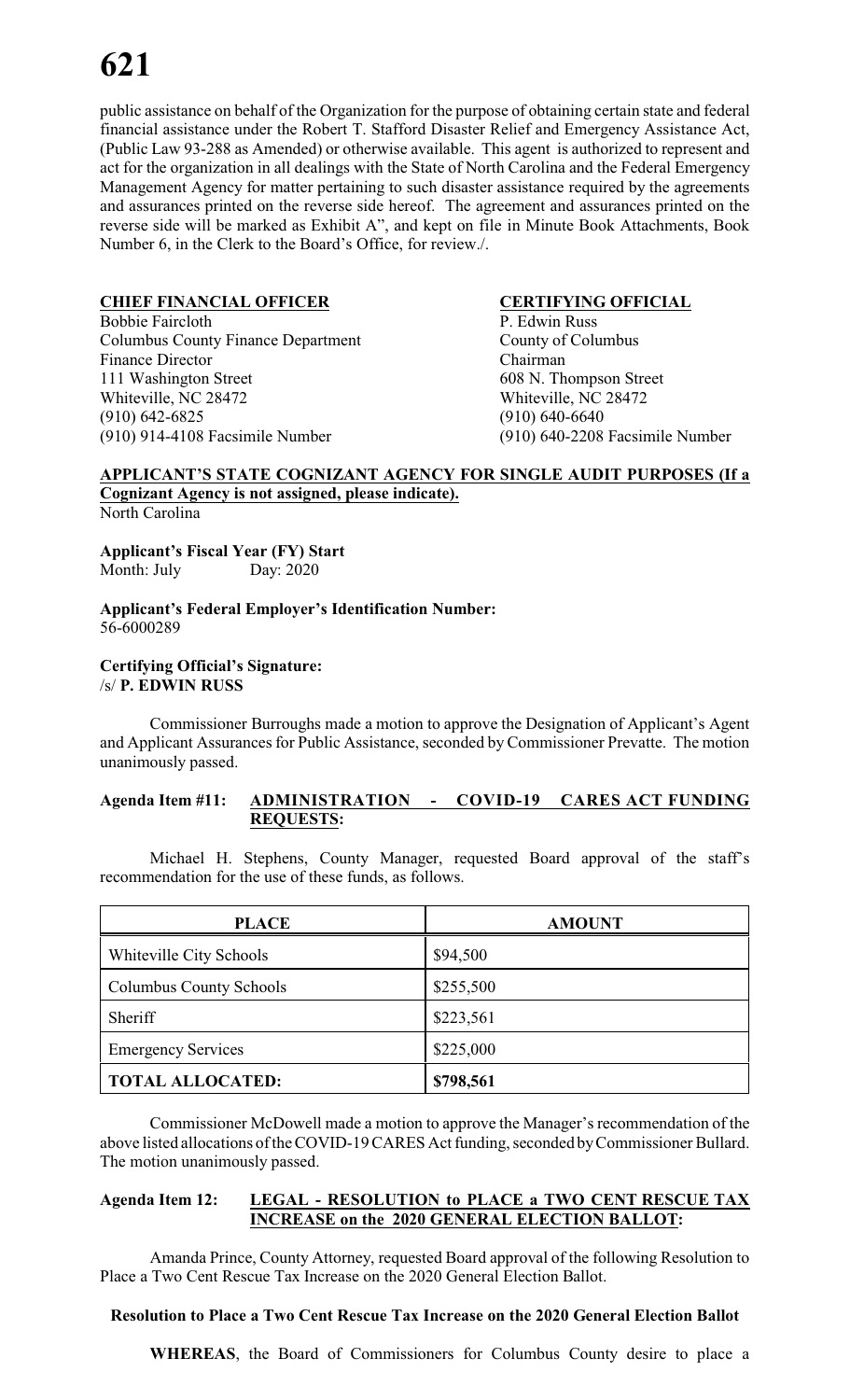referendum for a two cent rescue tax increase on the 2020 General Election Ballot.

**NOW, THEREFORE, BE IT RESOLVED,** we, the Board of Commissioners of Columbus County, do hereby request for the Columbus County Board of Elections to place the following on the 2020 General Election Ballot:

"[ ] **FOR** [ ] **AGAINST** Shall the property tax rate limitation applicable to Columbus County be increased from two (\$ .02) cents on the one hundred dollars (\$100.00) value of property subject to taxation to four (\$ .04) cents on the one hundred dollars (\$100.00) value of property subject to taxation to be used for Intermediate County Rescue Services?"

**ADOPTED** this the  $8<sup>th</sup>$  day of September, 2020.

#### **COLUMBUS COUNTY BOARD OF COMMISSIONERS** /s/ **P. EDWIN RUSS,** Chairman

#### **ATTESTED BY:**

**/s/ JUNE HALL,** Clerk to the Board of Commissioners

Commissioner Bullard made a motion to approve and adopt the Resolution to Place a Two Cent Rescue Tax Increase on the 2020 General Election Ballot, seconded byCommissioner Prevatte. The motion unanimously passed.

# **Agenda Item #13: GOVERNING BODY - APPROVAL OF LEGISLATIVE GOAL:**

Commissioner Trent Burroughs requested Board approval of the following Legislative Goal to be submitted to the NCACC:

Enhance the state's inventory of available industrial sites, parks and buildings by creating and funding a Commerce-managed low -or no- interest - revolving loan program that communities may tap in order to complement local resources for product development needs.

Commissioner Burroughs made a motion to approve the Legislative Goal to be submitted to the NCACC, seconded by Commissioner McDowell. The motion unanimously passed.

#### **Agenda Item #14: GOVERNING BODY - PUBLIC ACCESS TO COUNTY OFFICES:**

Commissioner Ricky Bullard will discuss the possibility of opening County offices to the public.

After discussion was conducted, the general consensus of the Board was to leave the County offices as they are until the number of COVID-19 cases decreases.

#### **Agenda Item 15: GOVERNING BODY - MOLD IN SHERIFF'S DEPARTMENT:**

Commissioner Ricky Bullard will discuss the existence of mold in the Columbus County Sheriff's Department. Commissioner Bullard stated the following:

- 1. A letter was received on August 02, 2020 relative to the existence of mold being in the Columbus County Sheriff's Department; **and**
- 2. We need to have this matter checked out to see what the status may be.

After discussion was conducted among the Board members, it was the general consensus of the Board to have the County Manager handle this situation.

#### **Agenda Item #16: GOVERNING BODY - ATTENDEE ALLOWANCE AT BOARD MEETINGS:**

Commissioner Ricky Bullard will discuss attendee allowance at Board Meetings with strict social distancing. Commissioner Bullard stated the following:

- 1. We need to allow the person with an item on the Agenda to be present at the Board Meeting with strict adherence to social distancing; **and**
- 2. If strict adherence is practiced, it will not put our health in danger.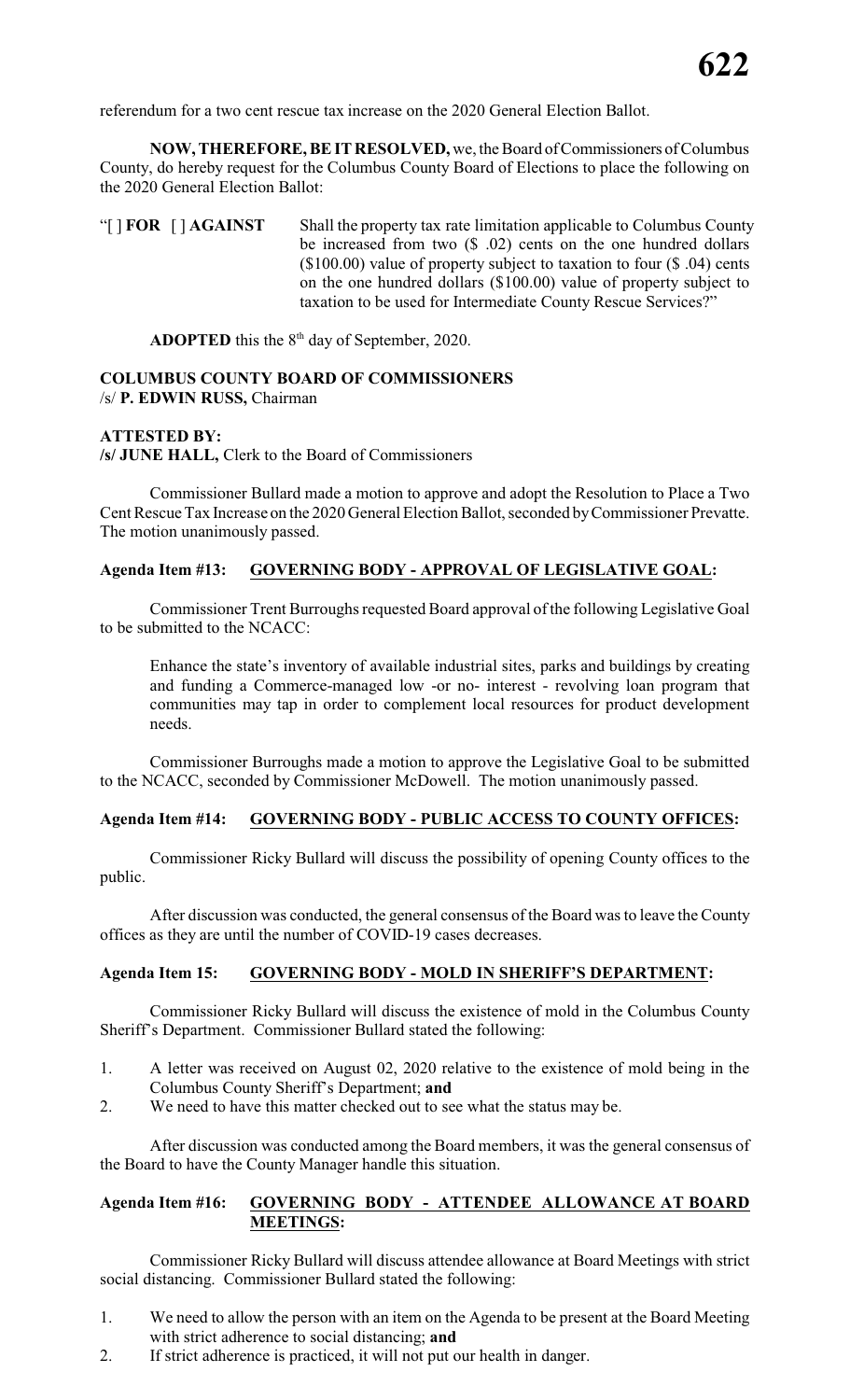After discussion was conducted, Commissioner Bullard made a motion to allow the people with items on the Agenda to come in the Board Room to speak, seconded by Vice Chairman McMillian. A roll-call vote was taken with the following results:

**AYES:** Vice Chairman McMillian and Commissioner Bullard; **and NAYS:** Chairman Russ, Commissioners Prevatte, McDowell, Byrd and Burroughs.

The motion fails on a five (5) to two (2) vote.

# **Agenda Item #17: APPOINTMENTS / RE-APPOINTMENTS / REPLACEMENTS to BOARDS, COMMISSIONS AND AUTHORITIES:**

June B. Hall, Clerk to the Board, requested the following appointments/reappointments/replacements be made.

| <b>COMMITTEE</b>                                                              | ZONE/<br>EB       | PERSON(S)                      | <b>EXPIR.</b><br><b>DATE</b> | <b>BOARD</b><br><b>ACTION</b>   |
|-------------------------------------------------------------------------------|-------------------|--------------------------------|------------------------------|---------------------------------|
| Housing Advisory Committee                                                    | Ш                 | David Solomon                  | 06/30/2020                   | <b>HOLD</b>                     |
| Southeastern Community College<br><b>Board of Trustees</b>                    | IV                | Pickett Council                | 06/30/2022                   | <b>Gene Wayman</b>              |
| Southeastern Economic<br>Development Commission                               | $\mathbf{I}$      | <b>Ricky James Benton</b>      | 04/01/2020                   | <b>Lisa Nye</b>                 |
| Water and Sewer Advisory<br>Commission                                        | $\mathbf{I}$<br>Ш | Chris Smith<br>Margaret Gordon | 06/02/2020<br>06/02/2020     | <b>HOLD</b><br><b>HOLD</b>      |
| Trillum Regional Board<br><b>Motion: Prevatte</b><br><b>Second: Burroughs</b> | EB                | Theron McKvian                 | $\ddot{?}$                   | <b>Theron</b><br><b>McKvian</b> |

# **RECESSREGULARSESSIONand enter into COLUMBUS COUNTY WATER and SEWER DISTRICTS I, II, III, IV and V BOARD MEETING:**

At 7:31 P.M., Commissioner Byrd made a motion to recess Regular Session and enter into a **combination meeting** of Columbus County Water and Sewer Districts I, II, III, IV and V Board Meeting, seconded by Commissioner McDowell. The motion unanimously passed.

#### **Agenda Item#18: COLUMBUS COUNTY WATER and SEWER DISTRICTS I, II, III, IV and V BOARD MEETING MINUTES:**

August 17, 2020 Columbus County Water and Sewer Districts I, II, III, IV and V Board Meeting **(5 Sets)**

This information will be recorded in Minute Book Number 2 for each Water District, respectively.

# **Agenda Item #19: COLUMBUS COUNTY WATER and SEWER DISTRICT II - HELENA CHEMICAL PROJECT - IDF GRANT AWARD:**

Dr. Gary Lanier, Economic Development Director, requested Board approval of the following Infrastructure Grant Resolution.

This information will be recorded in Minute Book Number 2 for Columbus County Water and Sewer District II.

### **Agenda Item#20: COLUMBUSCOUNTYWATERand SEWERDISTRICTS I, II, III and V - WATER LINE EXTENSIONS:**

Harold Nobles, Public Utilities Director, requested Board approval to move forward with the following water line extensions.

This information will be recorded in Minute Book 2 for Columbus County Water and Sewer Districts I, II, III and V.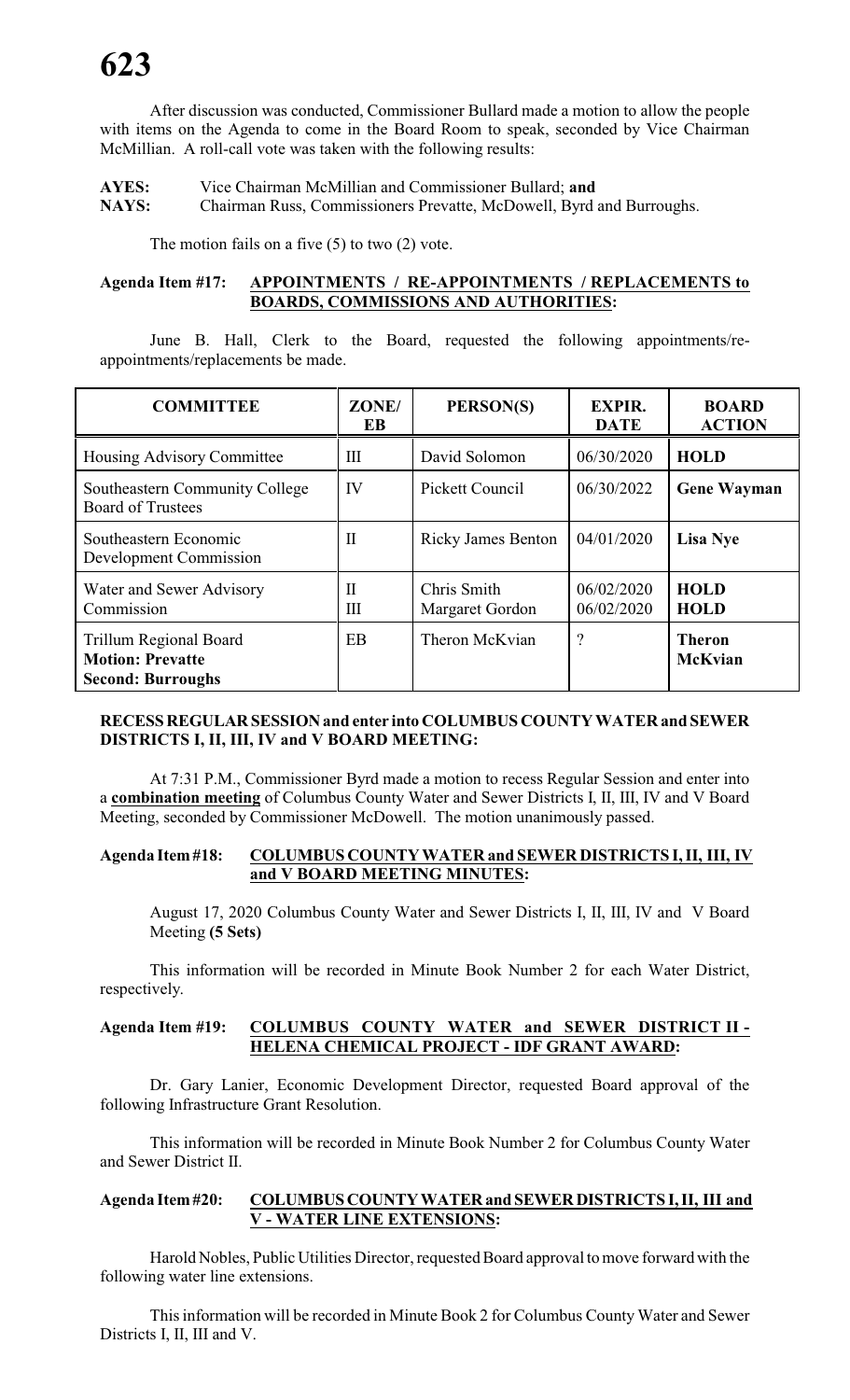# **ADJOURN COMBINATION MEETING of COLUMBUS COUNTY WATER and SEWER DISTRICTS I, II, III, IV AND V BOARD MEETING**

At 7:37 P.M., Commissioner McDowell made a motion adjourn the **combination meeting** of Columbus County Water and Sewer Districts I, II, III, IV and V Board Meeting, seconded by Vice Chairman McMillian. The motion unanimously passed.

### **Agenda Item #21: PUBLIC INPUT (by TELEPHONE, E-MAIL or LETTER):**

Chairman Russ opened the floor for Public Input. The following two (2) inputs were orally read by the Clerk to the Board - one (1) by e-mail, and one (1) hand delivered.

### **Brandon Patrick, no address or telephone number given:** stated the following:

I find it very disturbing that when a tax paying citizen requests public information or records they are called out in an open Commissioners meeting. As many times as Calvin Norton and others have requested records I've never heard anyCommissioner call them out in a open meeting the way Edwin Russ did me the other Monday. For that matter one Commissioner went on a radio show with this man who has been known for suing and reeking havoc across our county.

I knew when I requested these records, Mike Stephens would immediately be on the phone with Mr. Russ giving him a heads up. What was the point in bringing my name up in an open meeting without me being able to attend the meeting? Mr. Russ you had absolutely no substance behind your comments at all, they were both cowardly, pointless and arrogant.

And Mr. Burroughs, who I tried to have a conversation with about efforts to undermine our Sheriff's Department, hung up on me mid conversation saying "Isee I'm not going to win this argument so I'm just going to hang up now". You sir are a public official who prides himself on FOLLOWING the other 4 Commissioners in their efforts to undermine out Sheriff's Department and our county. Do you all realize how far behind our neighboring counties we are?]

We have absolutely the BEST employees of anywhere in this sate, but you guys would rather spend millions on an old courthouse that will serve no purpose at this time than you would give our employees raises, you would rather take risks in buying old buildings that will served no purpose than to equip our Sheriff's Department with much needed equipment, you guys didn't have a problem spending millions on a new courthouse that has as many problems as the old one but you can't find the money to help the departments that keep this county running.

It's a crying shame you, as our leaders, are so poorly equipped, incompetent and irresponsible you would rather play politics with our safety and loose employees than to give these guys what they deserve.

You 5 are the reason why Columbus County will only be a stepping stone for the best employees who really want to stay here but can't afford to.

Thank you Jerome and Ricky for fighting these thugs who are set on the national democratic platform of seeing our county fail. You all have my number. I encourage you to call me if you want to talk.

#### **Robert Adams, 2133 Mount Calvary Road, Clarkton, NC 28433:** stated the following:

We are writing to request an inquiry into the low bonds and minimal sentences being given to the defendants in Columbus County who are being charged with some very serious drug charges. Our county has been in a downward spiral for the last few years with all the drugs being used and sold. These offenders selling and distributing these illegal substances are ruining families and our communities. The drugs are killing people, leaving children as orphans, leaving parents to plan funerals way too early, and destroying the lives of everyone who is introduced to them and even the lives of those who couldn't even tell you what the substances look like.

Law enforcement is showing great progress in trying to get these people and drugs off of the street! Sheriff Jody Greene and our local chiefs of police have made sure that every effort possible is put into catching the offenders selling and using these substances. They have seized a great deal of illegal substances just in this year alone to no avail.

According to the articles in The News Reporter, these people come in they are getting minimal bonds, some in the low thousands, and out before they ever get to see the inside of a jail cell. Then when they go to court, they are not having to serve much prison time for their crimes, if any at all.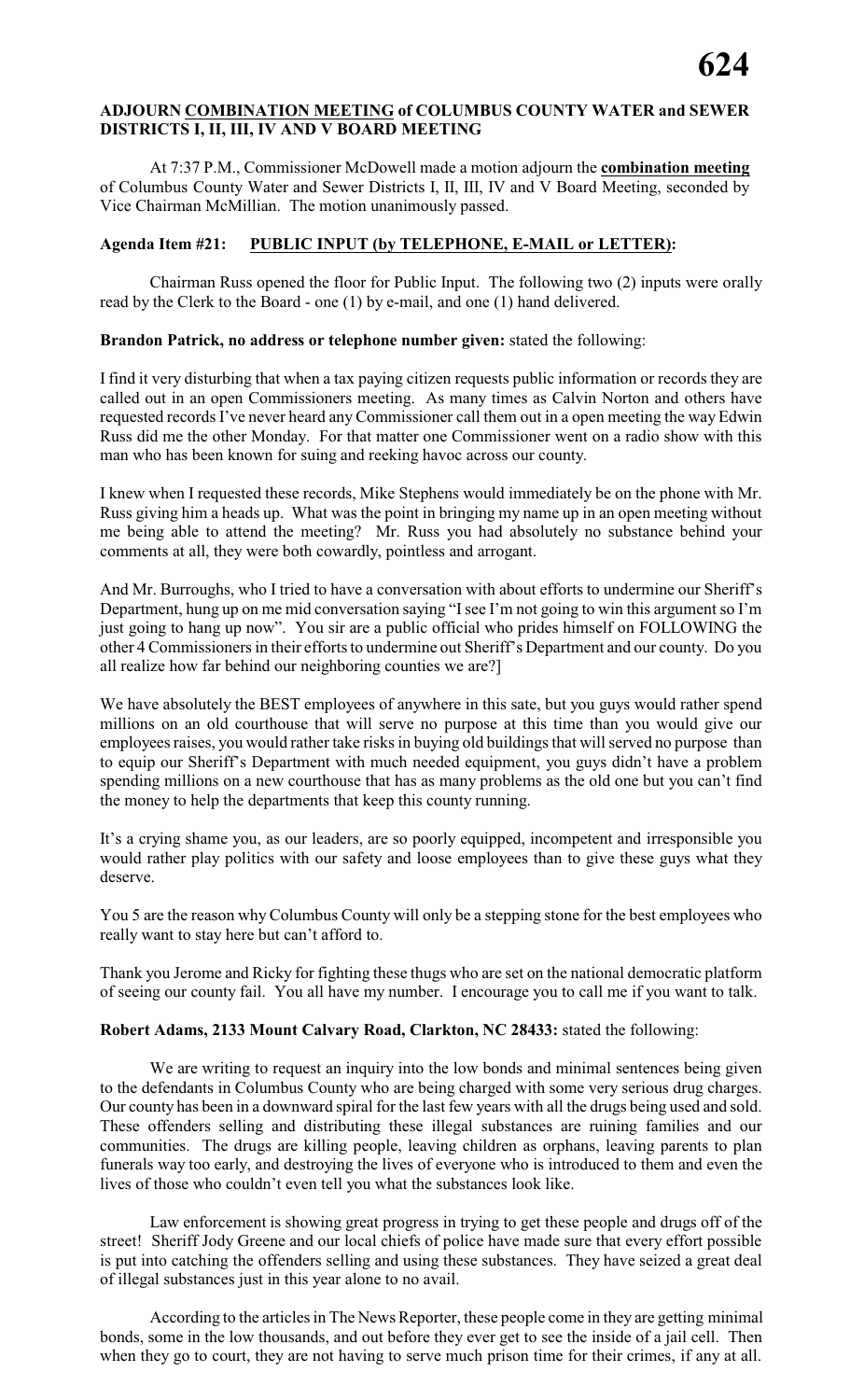A lot of the times, these offenders are getting off on probation and back on the street selling more drugs.

These people are not just drug dealers, and although we understand that it can not be proven who sold someone these drugs after they overdose from them, they are killing their customers. It is completely understood that these people choose to start using, and they make a choice every time to purchase from these dealers, but if we could start raising the bonds and punishments for these crimes at least we could make it harder for them to get.

Our children and grandchildren for many years to come deserve a place they are proud to call their hometown, and we aspire to do everything we can to be able to provide this for them, but it seems the harder our Law Enforcement Officers work to clean up our county the easier it is being made to them to get right back out and go back to what they were doing. It is very discouraging to our citizens and to our officers to see them working so hard to get them off the streets and before they get back into their patrol vehicles the offenders are right back on the streets.

Please take into consideration that these could be your families ruined by these people and help us get higher bonds and more strict prison sentences for these drug charges. Please help us clean up the streets of our communities and deliver a safer environment for our citizens to live and raise their families. Help up let our neighbors know that these people cannot just break the law and get to go home at night to ruin another person's life or another family.

P.S.

Recently the Sheriff raided an area in the Tabor City, Iron Hill Community and they were released back into the community within hours. Not having to even serve one day in jail. We do not feel that that is protecting our community. Their bonds need to high enough that they have to stay in jail

Thank you for your time and consideration.

# **Agenda Item #22: CONSENT AGENDA ITEMS:**

Commissioner McDowell made a motion to approve the following Consent Agenda Items, seconded by Vice Chairman McMillian. The motion unanimously passed.

| <b>TYPE</b>                                                       | <b>ACCOUNT</b>                                             | <b>DETAILS</b>                 | <b>AMOUNT</b> |  |
|-------------------------------------------------------------------|------------------------------------------------------------|--------------------------------|---------------|--|
| <b>Expenditures</b>                                               | 10-5880-512100                                             | Salaries & Wages Regular       | 3,749         |  |
|                                                                   | 10-5880-512600<br>Salaries & Wages - Part Time             |                                |               |  |
|                                                                   | 10-5880-518100<br><b>FICA</b>                              |                                | 1,288         |  |
|                                                                   | 10-5880-518200                                             | <b>Retirement Contribution</b> | 1,523         |  |
|                                                                   | 10-5880-519001                                             | <b>Contracted Services</b>     | 44,396        |  |
| <b>Revenues</b>                                                   | 10-3585-430172<br>Families First Coronavirus Response Act  |                                | 64,039        |  |
| <b>COVID-19 Salaries</b><br><b>Expenditures</b><br>17-4213-512100 |                                                            | 70,000                         |               |  |
| 17-4213-512700<br>COVID-19 Longevity                              |                                                            |                                | 1,000         |  |
| COVID-19 FICA<br>17-42130518100                                   |                                                            | 20,000                         |               |  |
| 17-4213-518300<br>COVID-19 Insurance                              |                                                            | 15,000                         |               |  |
| 17-4213-518200<br><b>COVID-19 Retirement</b>                      |                                                            | 15,000                         |               |  |
| 17-4213-526001<br><b>COVID-19 Departmental Supplies</b>           |                                                            | 28,742                         |               |  |
| <b>Revenues</b>                                                   | COVID-19 Grant<br>17-3581-430172                           |                                | 149,742       |  |
| <b>Expenditures</b>                                               | 10-4317-560160<br>Grant Expenditures-Good Shepherd Grant   |                                | 2,500         |  |
| <b>Revenues</b>                                                   | 10-3431-440035                                             | 2,500<br><b>Grant Revenues</b> |               |  |
| <b>Expenditures</b>                                               | 10-4317-560160<br>25,006<br>Grant Expenditures - GCC Grant |                                |               |  |

# A. **Budget Amendments:**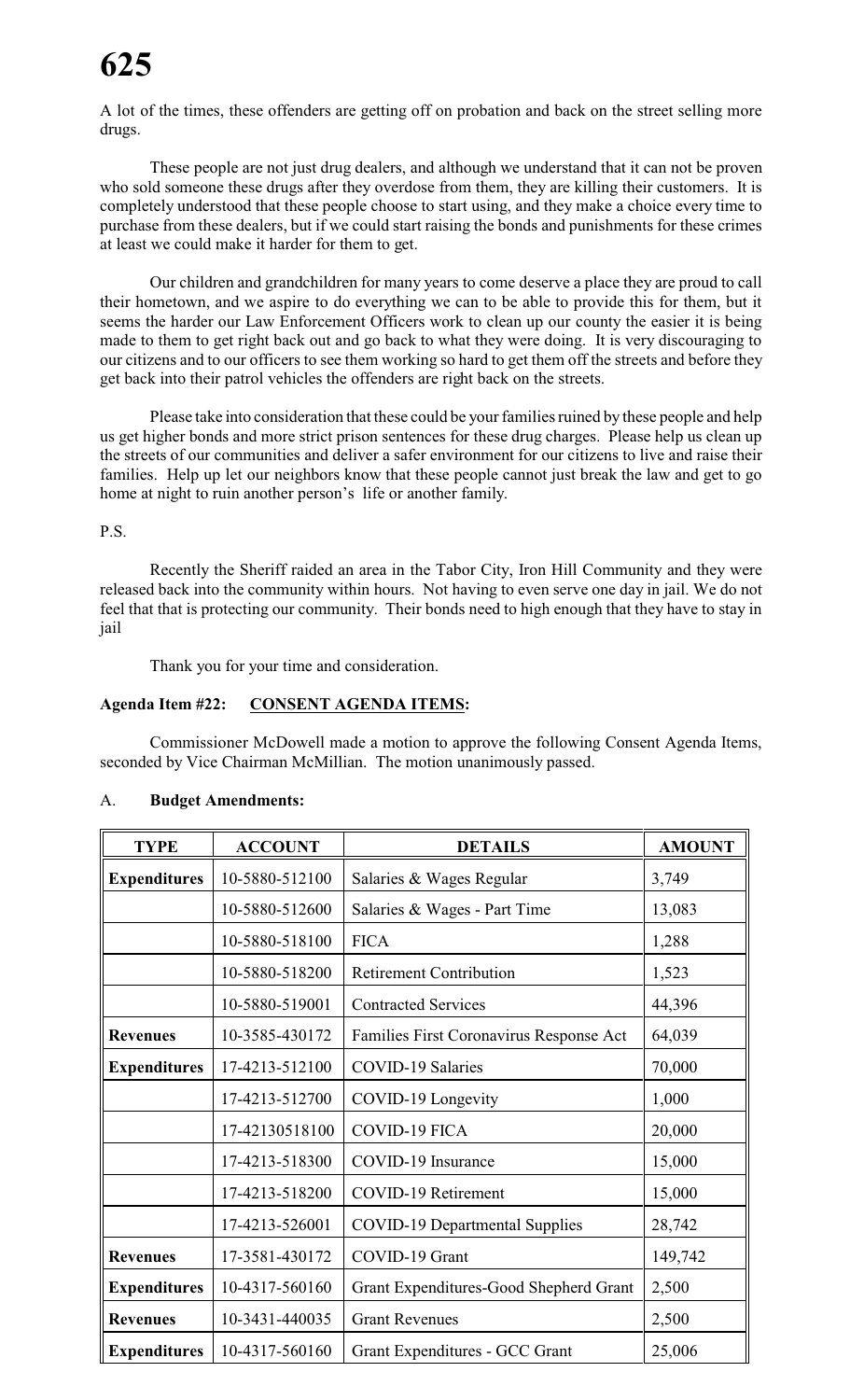| <b>TYPE</b>         | <b>ACCOUNT</b> | <b>DETAILS</b>                     | <b>AMOUNT</b> |
|---------------------|----------------|------------------------------------|---------------|
| <b>Revenues</b>     | 10-3431-440035 | Grant Income - GCC Grant           | 25,006        |
| <b>Expenditures</b> | 10-5167-550010 | Maternal Health Non-Capital Outlay | 5,000         |
|                     | 10-5167-531100 | Travel                             | 2,500         |
| Revenues            | 10-3510-430035 | Maternal Health Grant              | 7,500         |

# B. **Tax Refunds and Releases:**

| <b>Property Value</b><br>Payne, John<br>Value: \$9,790.00<br>Release property value. Sold and moved. Release Bolton Fire(9.79) release Columbus<br>Rescue(1.96)                                                          | Year: | 2020 | <b>PROPERTY: 00000</b><br>Account: | 04-13022 | Amount:<br>Total:<br>$Bill#$ :    | 91213 | \$78.81<br>\$203.56  |
|--------------------------------------------------------------------------------------------------------------------------------------------------------------------------------------------------------------------------|-------|------|------------------------------------|----------|-----------------------------------|-------|----------------------|
| Property Value<br>Buffkin Trucking Inc.<br>Value: \$34,281.00<br>Release portion of value. Truck value to high. Release Columbus Rescue(6.86)                                                                            | Year: | 2020 | PROPERTY: 00000<br>Account:        | 01-01121 | Amount:<br>Total:<br>Bill#: 61799 |       | \$275.96<br>\$282.82 |
| <b>Property Value</b><br>Conterra Ultra Brodband LLC<br>Value: \$2,384.00<br>Release portion of value Value to high. Release Columbus Rescue(.48) Evergreen<br>Fire(1.91)                                                | Year: | 2020 | <b>PROPERTY: 00000</b><br>Account: | 12-04454 | Amount:<br>Total:<br>Bill#: 65314 |       | \$19.19<br>\$21.58   |
| <b>Property Value</b><br>Conterra Ultra Brodband LLC<br>Value: \$415.00<br>Release portion of value Value to high. Release Columbus Rescue(.08) Release Bolton<br>Fire $(.42)$                                           | Year: | 2020 | <b>PROPERTY: 00000</b><br>Account: | 04-04324 | Amount:<br>Total:<br>Bill#: 65312 |       | \$3.34<br>\$3.84     |
| <b>Property Value</b><br>Conterra Ultra Brodband LLC<br>Value: \$20,650.00<br>Release portion of value Value to high. Release Whiteville Rescue(4.13)                                                                    | Year: | 2020 | <b>PROPERTY: 00000</b><br>Account: | 01-08852 | Amount:<br>Total:<br>Bill#: 65315 |       | \$166.23<br>\$170.36 |
| <b>Property Value</b><br>Gore, Chris & Audrey<br>Value: \$1,000.00<br>Release value of SWMH moved off in 2019. Release Columbus Rescue(.20)                                                                              | Year: | 2020 | <b>PROPERTY: 00000</b><br>Account: | 07-05026 | Amount:<br>Total:<br>Bill#: 73297 |       | \$8.05<br>\$208.25   |
| <b>Property Value</b><br>Hicks, Margaret S<br>Value: \$9,400.00<br>Release value. Sold to Columbus County 2020. Release Welches Creek(7.52) release<br>Whiteville Rescue(1.88)                                           | Year: | 2020 | <b>PROPERTY: 26595</b><br>Account: | 14-04009 | Amount:<br>Total:<br>$Bill#$ :    | 77325 | \$75.67<br>\$85.07   |
| Property Value<br>Niven, Amy<br>Value: \$695.00<br>Release value of boat. Sold. Release Williams Fire(.42) release Columbus Rescue(.14)<br>release late list $(.62)$                                                     | Year: | 2020 | <b>PROPERTY: 00000</b><br>Account: | 09-04414 | Amount:<br>Total:<br>$Bill#$ :    | 89692 | \$5.59<br>\$6.77     |
| <b>Property Value</b><br>Porter, Charles Dean & Charleen L.<br>Value: \$405.00<br>Release value of business equipment. Sold with land. Release Williams Fire(.24)<br>release Columbus Rescue(.08) release late list(.36) | Year: | 2020 | PROPERTY: 00000<br>Account:        | 06-02118 | Amount:<br>Total:<br>$Bill#$ :    | 92072 | \$3.26<br>\$3.94     |
| <b>Property Value</b><br>Reaves, Myrvin<br>Value: \$6,180.00<br>Release entire value of SWMH and user fee. Double billed. Release Acme Delco(7.42)<br>release Columbus Rescue(1.24)                                      | Year: | 2020 | PROPERTY: 00000<br>Account:        | 15-02448 | Amount:<br>Total:<br>$Bill#$ :    | 93813 | \$49.75<br>\$258.41  |
| <b>Property Value</b><br>Stanley, Edwin Lambert<br>Value: \$25,000.00<br>Release portion of value. Partial elderly exemption. Release Brunswick Fire(17.50)<br>release Whiteville Rescue(5.00)                           | Year: | 2020 | PROPERTY: 5125<br>Account:         | 01-04881 | Amount:<br>Total:<br>$Bill#$ :    | 99940 | \$201.25<br>\$223.75 |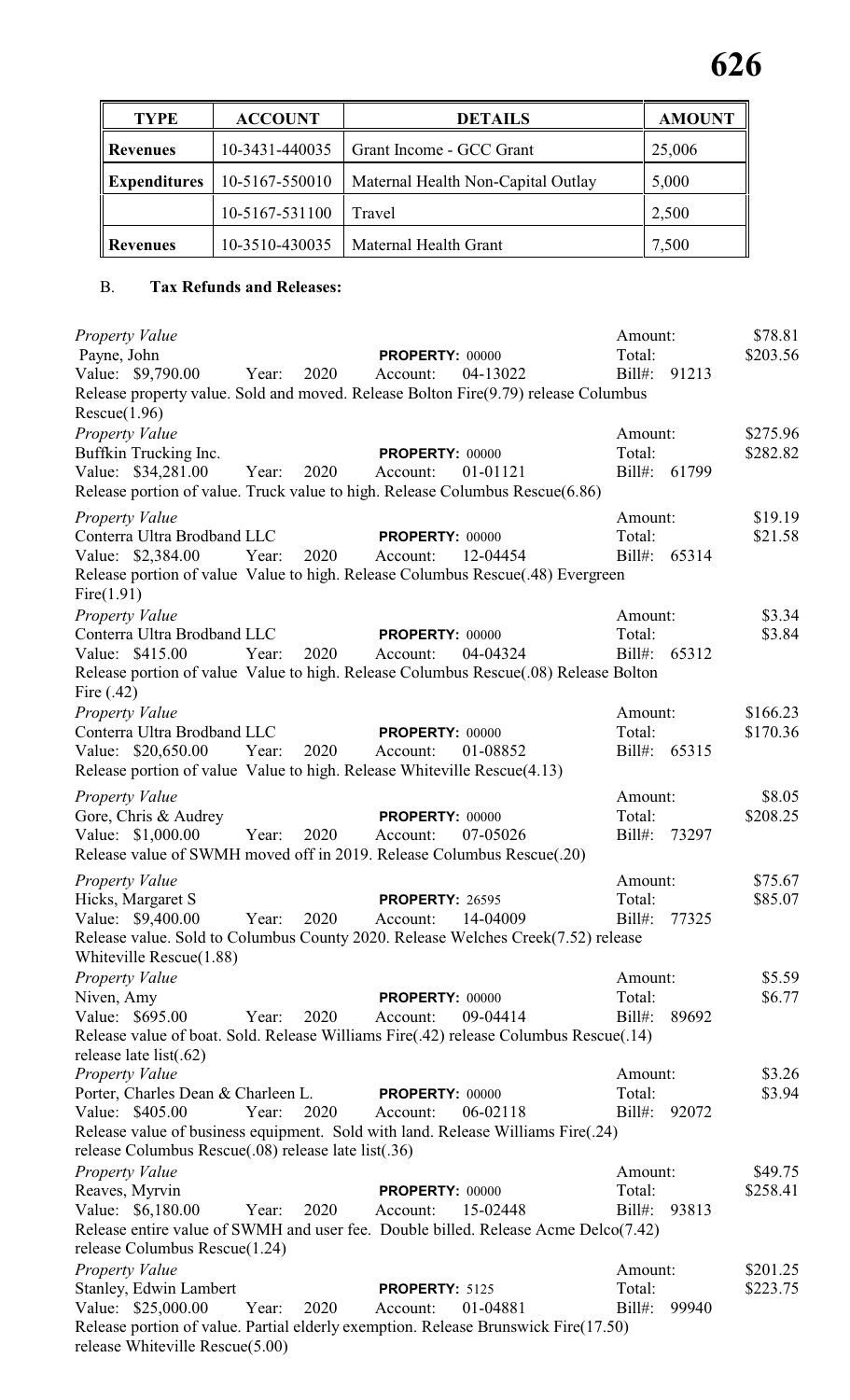| Property Value<br>Stanley, william Elihu Martin                                                                                    |       |           | <b>PROPERTY: 00000</b>             |          | Amount:<br>Total:                      | \$33.64<br>\$38.66  |
|------------------------------------------------------------------------------------------------------------------------------------|-------|-----------|------------------------------------|----------|----------------------------------------|---------------------|
| Value: \$15,785.00<br>Release value of trailer. Wrecked. Release Yam City(4.18) release Columbus<br>Rescue(.84)                    | Year: | 2020      | Account:                           | 09-05101 | $Bill#$ :<br>138                       |                     |
| Property Value<br>Town of Fair Bluff<br>Value: \$6,500.00                                                                          | Year: | 2020      | <b>PROPERTY: 17878</b><br>Account: | 10-50100 | Amount:<br>Total:<br>$Bill#$ :<br>2895 | \$52.33<br>\$173.13 |
| Release value billed in error. Release Cole Service(6.50) release Columbus Rescue(1.30)                                            |       |           |                                    |          |                                        |                     |
| <b>Property Value</b><br>Watts, John G Dec & Judy                                                                                  |       |           | <b>PROPERTY: 17201</b>             |          | Amount:<br>Total:                      | \$22.54<br>\$25.34  |
| Value: \$1,640.00<br>Release portion of value. Road frontage adjusted. Release Roseland Fire(2.24) release<br>Columbus Rescue(.56) | Year: | 2020      | Account:                           | 09-33020 | 5578<br>$Bill#$ :                      |                     |
| Refunds                                                                                                                            |       |           |                                    |          | Amount:                                | \$0.00              |
| Barnhill, Tiffany<br>Value: \$0.00<br>Refund user fee. No can.                                                                     | Year: | 2019      | <b>PROPERTY: 17304</b><br>Account: | 09-03123 | Total:<br>$Bill#$ :<br>85699           | \$200.00            |
| Refunds                                                                                                                            |       |           |                                    |          | Amount:                                | \$0.00              |
| Faulk, Randy                                                                                                                       |       |           | PROPERTY: 30077                    |          | Total:                                 | \$400.00            |
| Value: \$0.00<br>Refund user fee. Vacant                                                                                           | Year: | 18-19     | Account:                           | 16-04300 | $Bill#$ :<br>99999                     |                     |
| Refunds                                                                                                                            |       |           |                                    |          | Amount:                                | \$0.00              |
| Faulk, Randy                                                                                                                       |       |           | PROPERTY: 30078                    |          | Total:                                 | \$400.00            |
| Value: \$0.00<br>Refund user fee. Vacant                                                                                           | Year: | 18-19     | Account:                           | 16-04726 | $Bill#$ :<br>99999                     |                     |
| Refunds                                                                                                                            |       |           |                                    |          | Amount:                                | \$0.00              |
| Hahn, Joseph L<br>Value: \$0.00                                                                                                    | Year: | 2019      | <b>PROPERTY: 30666</b><br>Account: | 16-05427 | Total:<br>$Bill#$ :<br>2884            | \$200.00            |
| Refund user fee. Home demolished.                                                                                                  |       |           |                                    |          |                                        |                     |
| Refunds                                                                                                                            |       |           |                                    |          | Amount:                                | \$0.00              |
| Hinson, Lee Devon & Imogene C<br>Value: \$0.00                                                                                     | Year: | 2020      | <b>PROPERTY: 16075</b><br>Account: | 09-00562 | Total:<br>$Bill#$ :<br>5601            | \$200.00            |
| Refund user fee.                                                                                                                   |       |           |                                    |          |                                        |                     |
| Refunds                                                                                                                            |       |           |                                    |          | Amount:                                | \$0.00              |
| Rhodes, Michael                                                                                                                    |       |           | <b>PROPERTY: 86199</b>             |          | Total:                                 | \$87.00             |
| Value: \$0.00<br>Refund portion of user fee to be applied to Act#08-03520. Make check payable to                                   | Year: | 2019      | Account:                           | 08-03520 | $Bill#$ :<br>94298                     |                     |
| Columbus County to be applied.                                                                                                     |       |           |                                    |          |                                        |                     |
| Refunds                                                                                                                            |       |           |                                    |          | Amount:                                | \$0.00              |
| Smith, Worth D Jr. & Jean B                                                                                                        | Year: | 2019      | <b>PROPERTY: 23366</b>             | 12-00439 | Total:<br>$Bill#$ :<br>25960           | \$200.00            |
| Value: \$0.00<br>Refund user fee. Double billed.                                                                                   |       |           | Account:                           |          |                                        |                     |
| User Fee                                                                                                                           |       |           |                                    |          | Amount:                                | \$0.00              |
| Beebe Edwaner & Eboni                                                                                                              |       |           | PROPERTY: 4954                     |          | Total:                                 | \$200.00            |
| Value: \$0.00<br>Release user fee. Vacant                                                                                          | Year: | 2019      | Account:                           | 01-05401 | $Bill#$ :<br>86360                     |                     |
| User Fee                                                                                                                           |       |           |                                    |          | Amount:                                | \$0.00              |
| Bishop, Larry & Donna                                                                                                              |       |           | <b>PROPERTY: 75220</b>             |          | Total:                                 | \$200.00            |
| Value: \$0.00<br>Release user fee. Vacant                                                                                          | Year: | 2020      | Account:                           | 15-02285 | $Bill#$ :<br>59304                     |                     |
| User Fee                                                                                                                           |       |           |                                    |          | Amount:                                | \$0.00              |
| Brown, Carl D                                                                                                                      |       |           | <b>PROPERTY: 95890</b>             |          | Total:                                 | \$200.00            |
| Value: $$0.00$<br>Release user fee. Dblisted.                                                                                      | Year: | 2020      | Account:                           | 12-05156 | $Bill#$ :<br>60878                     |                     |
| User Fee                                                                                                                           |       |           |                                    |          | Amount:                                | \$0.00              |
| Brown, Carl Laverne                                                                                                                |       |           | PROPERTY: 77542                    |          | Total:                                 | \$400.00            |
| Value: \$0.00<br>Release user fees. Vacant land.                                                                                   | Year: | 2020      | Account:                           | 12-03706 | 60884<br>$Bill#$ :                     |                     |
| User Fee                                                                                                                           |       |           |                                    |          | Amount:                                | \$0.00              |
| Burt, Renitta (ETAL)<br>Value: \$0.00                                                                                              | Year: | $19 - 20$ | <b>PROPERTY: 20830</b><br>Account: | 12-04777 | Total:<br>Bill#: 99999                 | \$400.00            |
|                                                                                                                                    |       |           |                                    |          |                                        |                     |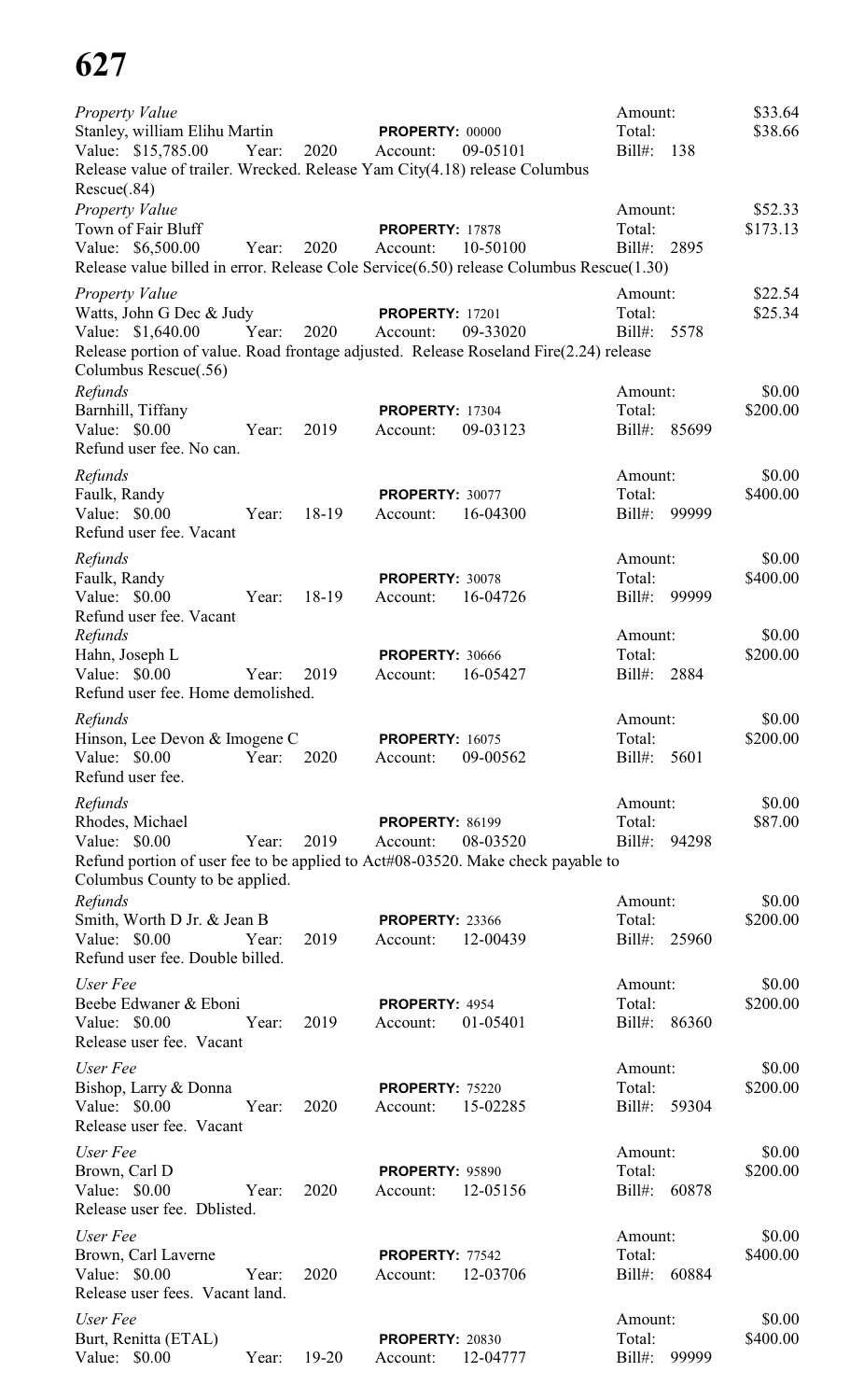| Release user fees. Billed to SWMH.                                   |                         |                            |          |
|----------------------------------------------------------------------|-------------------------|----------------------------|----------|
| User Fee                                                             |                         | Amount:                    | \$0.00   |
| Butler, Shelly                                                       | <b>PROPERTY: 19245</b>  | Total:                     | \$200.00 |
| Value: \$0.00<br>2020<br>Year:<br>fee. Home is unliveable.           | 11-01562<br>Account:    | Bill#: 62436Release user   |          |
| User Fee                                                             |                         | Amount:                    | \$0.00   |
| Davis, Thomas L. & Mona B                                            | <b>PROPERTY: 20949</b>  | Total:                     | \$800.00 |
| Value: $$0.00$<br>2020<br>Year:                                      | 12-06300<br>Account:    | Bill#: 66968               |          |
| Release user fees. 4 SWMH moved off.                                 |                         |                            |          |
| User Fee                                                             |                         | Amount:                    | \$0.00   |
| Edwards, John C.                                                     | PROPERTY: 4312          | Total:                     | \$200.00 |
| Value: \$0.00<br>2020<br>Year:<br>Release user fee. Vacant           | 01-08764<br>Account:    | Bill#: 68676               |          |
| User Fee                                                             |                         | Amount:                    | \$0.00   |
| Faircloth, Larry Michael                                             | PROPERTY: 2350          | Total:                     | \$200.00 |
| Value: $$0.00$<br>Year:<br>2020                                      | 01-05634<br>Account:    | $\text{Bill}\#$ :<br>69650 |          |
| Release user fee. Vacant land.                                       |                         |                            |          |
| User Fee                                                             |                         | Amount:                    | \$0.00   |
| Graham, Emmett<br>Value: \$0.00                                      | <b>PROPERTY: 00000</b>  | Total:<br>21164            | \$200.00 |
| Year:<br>2020<br>Release user fee. Billed on Act#03-03622            | 11-04530<br>Account:    | $Bill#$ :                  |          |
| User Fee                                                             |                         | Amount:                    | \$0.00   |
| Grainger, Georgianna Alexis                                          | <b>PROPERTY: 29461</b>  | Total:                     | \$200.00 |
| Value: \$0.00<br>2020<br>Year:                                       | 15-00034<br>Account:    | $Bill#$ :<br>74420         |          |
| Release user fee. Vacant land.                                       |                         |                            |          |
| User Fee                                                             |                         | Amount:                    | \$0.00   |
| Griffin Billy Ray & Bernice                                          | <b>PROPERTY: 79766</b>  | Total:                     | \$200.00 |
| Value: \$0.00<br>2020<br>Year:<br>Release user fee. Billed to SWMH   | 09-12240<br>Account:    | $Bill#$ :<br>74997         |          |
| User Fee                                                             |                         | Amount:                    | \$0.00   |
| Hahn, Joseph L.                                                      | <b>PROPERTY: 30666</b>  | Total:                     | \$200.00 |
| Value: \$0.00<br>2020<br>Year:<br>Release user fee. Home demolished. | 16-05427<br>Account:    | $Bill#$ :<br>75208         |          |
| User Fee                                                             |                         |                            | \$0.00   |
| Hamilton, Willard Hugh(Heirs)                                        | PROPERTY: 2135          | Amount:<br>Total:          | \$600.00 |
| Year:<br>18-20<br>Value: \$0.00                                      | 01-36320<br>Account:    | $Bill#$ :<br>99999         |          |
| Release user fee. Home is unliveable.                                |                         |                            |          |
| User Fee                                                             |                         | Amount:                    | \$0.00   |
| Harper, Eloise                                                       | <b>PROPERTY: 100080</b> | Total:                     | \$200.00 |
| 2020<br>Value: \$0.00<br>Year:                                       | 11-04836<br>Account:    | Bill#: 76028               |          |
| Release user fee. Double listed.                                     |                         |                            |          |
| User Fee                                                             |                         | Amount:                    | \$0.00   |
| Harrelson, Robin D                                                   | PROPERTY: 1051          | Total:                     | \$230.50 |
| Value: \$0.00<br>2020<br>Year:                                       | 01-03707<br>Account:    | Bill#: 76188               |          |
| Release portion of user fees. Overbilled.                            |                         |                            |          |
| User Fee                                                             |                         | Amount:                    | \$0.00   |
| Heavener Belinda J                                                   | <b>PROPERTY: 78198</b>  | Total:                     | \$200.00 |
| Value: \$0.00<br>2020<br>Year:<br>Release user fee. Vacant land      | 07-08243<br>Account:    | Bill#: 76801               |          |
| User Fee                                                             |                         | Amount:                    | \$0.00   |
| Hinson, Lee Devon & Imogene                                          | <b>PROPERTY: 16075</b>  | Total:                     | \$200.00 |
| Value: \$0.00<br>Year:<br>2020                                       | 09-00562<br>Account:    | Bill#: 77980               |          |
| Release user fee. Overbilled                                         |                         |                            |          |
| User Fee                                                             |                         | Amount:                    | \$0.00   |
| Long, Billy Joe                                                      | PROPERTY: 7329          | Total:                     | \$200.00 |
| Value: \$0.00<br>2020<br>Year:                                       | 03-13449<br>Account:    | Bill#: 83858               |          |
| Release user fee. Vacant land.                                       |                         |                            |          |
| User Fee                                                             |                         | Amount:                    | \$0.00   |
| Long, Glenn Anthony & Sheila Marie                                   | <b>PROPERTY: 00000</b>  | Total:                     | \$200.00 |
| Value: \$0.00<br>Year:<br>2020                                       | 03-01223<br>Account:    | 21163<br>$Bill#$ :         |          |
| Release user fee. No can                                             |                         |                            |          |

| лшоши.    |                   | ov.vv    |
|-----------|-------------------|----------|
| Fotal:    |                   | \$200.00 |
| $3i11#$ : | 62436Release user |          |
|           |                   |          |
| Amount:   |                   | \$0.00   |
| Fotal:    |                   | \$800.00 |
|           |                   |          |
| 3ill#:    | 66968             |          |
|           |                   |          |
| Amount:   |                   | \$0.00   |
| Fotal:    |                   | \$200.00 |
|           | Bill#: 68676      |          |
|           |                   |          |
|           |                   |          |
| Amount:   |                   | \$0.00   |
| [otal:    |                   | \$200.00 |
|           | Bill#: 69650      |          |
|           |                   |          |
|           |                   |          |
| Amount:   |                   | \$0.00   |
| [otal:    |                   | \$200.00 |
|           | Bill#: 21164      |          |
|           |                   |          |
|           |                   |          |
| Amount:   |                   | \$0.00   |
| Total:    |                   | \$200.00 |
| 3i11#:    | 74420             |          |
|           |                   |          |
|           |                   |          |
| Amount:   |                   | \$0.00   |
| Total:    |                   | \$200.00 |
| 3ill#:    | 74997             |          |
|           |                   |          |
|           |                   |          |
| Amount:   |                   | \$0.00   |
| [otal:    |                   | \$200.00 |
|           | Bill#: 75208      |          |
|           |                   |          |
| Amount:   |                   | \$0.00   |
| Total:    |                   | \$600.00 |
|           |                   |          |
|           | Bill#: 99999      |          |
|           |                   |          |
| Amount:   |                   | \$0.00   |
| Total:    |                   | \$200.00 |
|           | Bill#: 76028      |          |
|           |                   |          |
|           |                   |          |
| Amount:   |                   | \$0.00   |
| [otal:    |                   | \$230.50 |
|           | Bill#: 76188      |          |
|           |                   |          |
|           |                   |          |
| Amount:   |                   | \$0.00   |
| Total:    |                   | \$200.00 |
|           | 3ill#: 76801      |          |
|           |                   |          |
|           |                   | \$0.00   |
| Amount:   |                   |          |
| [otal:    |                   | \$200.00 |
|           | Bill#: 77980      |          |
|           |                   |          |
| Amount:   |                   | \$0.00   |
| [otal:    |                   | \$200.00 |
|           |                   |          |
|           | Bill#: 83858      |          |
|           |                   |          |

| .mount: |               | \$0.00   |
|---------|---------------|----------|
| otal:   |               | \$200.00 |
|         | ill#: $21163$ |          |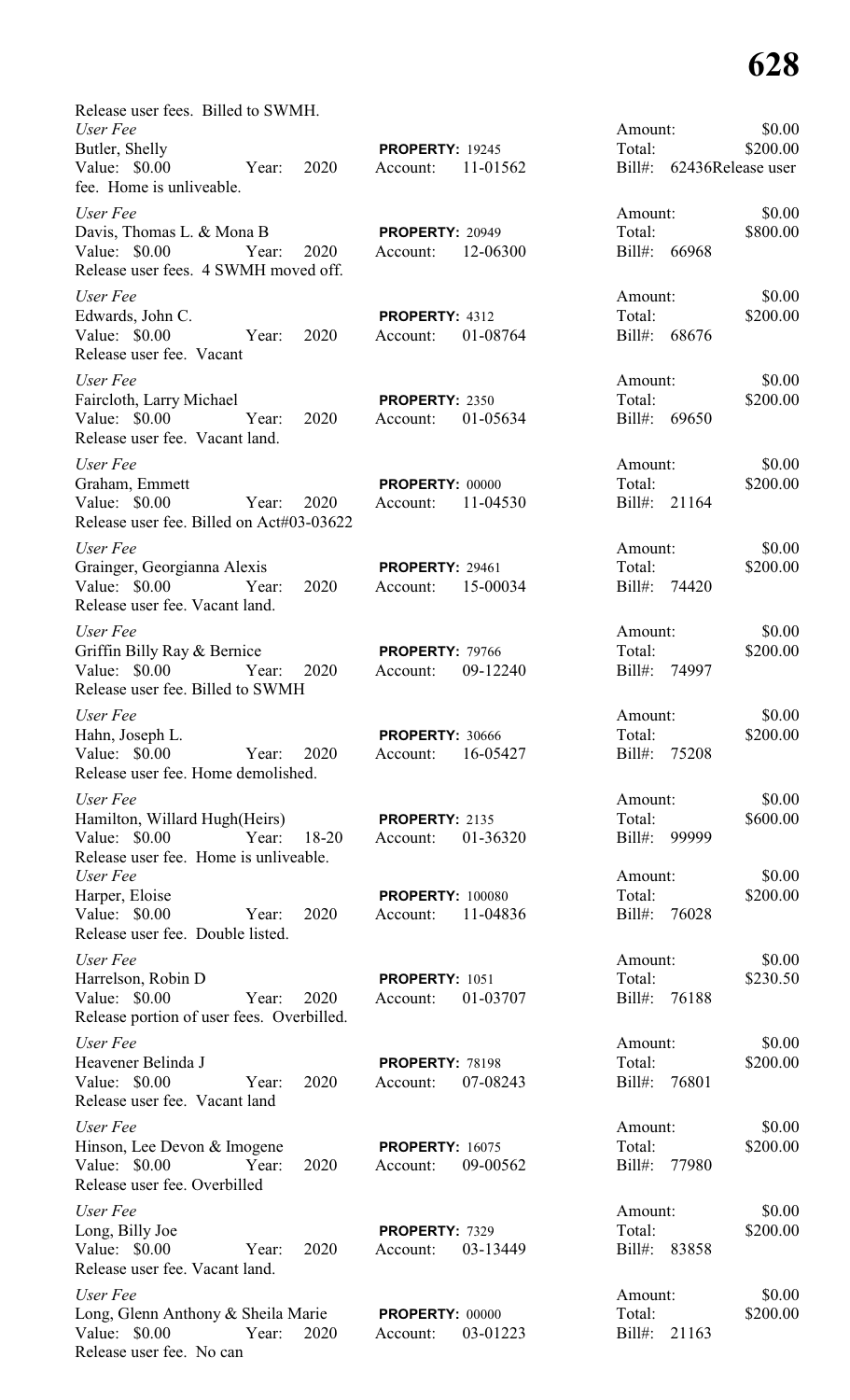| User Fee<br>Long, Jesse E JR<br>Value: $$0.00$<br>Release user fee. House sold.                              | Year:      | 2020  | <b>PROPERTY: 16253</b><br>Account:  | 09-00414 | Amount:<br>Total:<br>Bill#: 84056 | \$0.00<br>\$200.00 |
|--------------------------------------------------------------------------------------------------------------|------------|-------|-------------------------------------|----------|-----------------------------------|--------------------|
| User Fee<br>Long, Noah David<br>Value: $$0.00$<br>Release user fee. Vacant land.                             | Year:      | 2020  | PROPERTY: 99476<br>Account:         | 13-24227 | Amount:<br>Total:<br>Bill#: 84161 | \$0.00<br>\$200.00 |
| User Fee<br>Mishoe, Amaryllis J<br>Value: \$0.00<br>Release user fee. Billed on Act#09-03904                 | Year:      | 2020  | PROPERTY: 87415<br>Account:         | 09-01751 | Amount:<br>Total:<br>Bill#: 87960 | \$0.00<br>\$200.00 |
| User Fee<br>Nealy Gary Dean<br>Value: $$0.00$<br>Release user fees. Dblisted.                                | Year:      | 2020  | PROPERTY: 86442<br>Account:         | 01-02833 | Amount:<br>Total:<br>Bill#: 89444 | \$0.00<br>\$400.00 |
| User Fee<br>Parker, Phillip Allen & Myrtle<br>Value: \$0.00<br>Release user fee. Dblisted.                   | Year:      | 2020  | <b>PROPERTY: 22038</b><br>Account:  | 12-21280 | Amount:<br>Total:<br>Bill#: 90975 | \$0.00<br>\$200.00 |
| User Fee<br>Rubin Carol Sylvia<br>Value: $$0.00$<br>Release user fees. Previous owner had more than one can. | Year: 2020 |       | <b>PROPERTY: 100738</b><br>Account: | 01-08690 | Amount:<br>Total:<br>Bill#: 95305 | \$0.00<br>\$600.00 |
| User Fee<br><b>Shelby K Sellers Trust</b><br>Value: $$0.00$<br>Release user fee. Billed on Act#01-00722      | Year:      | 2020  | PROPERTY: 5923<br>Account:          | 01-01052 | Amount:<br>Total:<br>Bill#: 96736 | \$0.00<br>\$200.00 |
| User Fee<br>Shelby K Sellers Trust<br>Value: \$0.00<br>Release user fee. Dbilled                             | Year: 2020 |       | PROPERTY: 00000<br>Account:         | 01-00722 | Amount:<br>Total:<br>Bill#: 96734 | \$0.00<br>\$200.00 |
| User Fee<br>Smith, John F<br>Value: \$0.00<br>Release user fee. Home demolished.                             | Year:      | 2020  | <b>PROPERTY: 16633</b><br>Account:  | 09-01169 | Amount:<br>Total:<br>Bill#: 98266 | \$0.00<br>\$200.00 |
| User Fee<br>Stanley, G W Jr<br>Value: \$0.00<br>Release user fee. House unliveable                           | Year:      | 2020  | <b>PROPERTY: 13712</b><br>Account:  | 07-15983 | Amount:<br>Total:<br>Bill#: 99949 | \$0.00<br>\$200.00 |
| User Fee<br>Stephens, Naomi<br>Value: $$0.00$<br>Release user fee. House unliveable                          | Year:      | 2020  | <b>PROPERTY: 00000</b><br>Account:  | 03-02036 | Amount:<br>Total:<br>Bill#: 366   | \$0.00<br>\$200.00 |
| User Fee<br>Stevens, Christian R & Desere<br>Value: $$0.00$<br>Release user fee. No can.                     | Year:      | 2020  | <b>PROPERTY: 100495</b><br>Account: | 09-02726 | Amount:<br>Total:<br>Bill#: 436   | \$0.00<br>\$113.00 |
| User Fee<br>Strong, Bill<br>Value: $$0.00$<br>Release user fee. Uses campground industrial hauler.           | Year:      | 2020  | <b>PROPERTY: 00000</b><br>Account:  | 11-02958 | Amount:<br>Total:<br>Bill#: 1257  | \$0.00<br>\$113.00 |
| User Fee<br>Thomas, Larry(Jr)<br>Value: \$0.00<br>Release user fee. Vacant land                              | Year:      | 18-19 | <b>PROPERTY: 61472</b><br>Account:  | 01-03021 | Amount:<br>Total:<br>Bill#: 99999 | \$0.00<br>\$263.64 |
| User Fee<br>Town of Tabor City<br>Value: \$0.00<br>Release user fee. Exempt town.                            | Year:      | 2020  | <b>PROPERTY: 00000</b><br>Account:  | 06-50230 | Amount:<br>Total:<br>Bill#: 2901  | \$0.00<br>\$113.00 |
| User Fee                                                                                                     |            |       |                                     |          | Amount:                           | \$0.00             |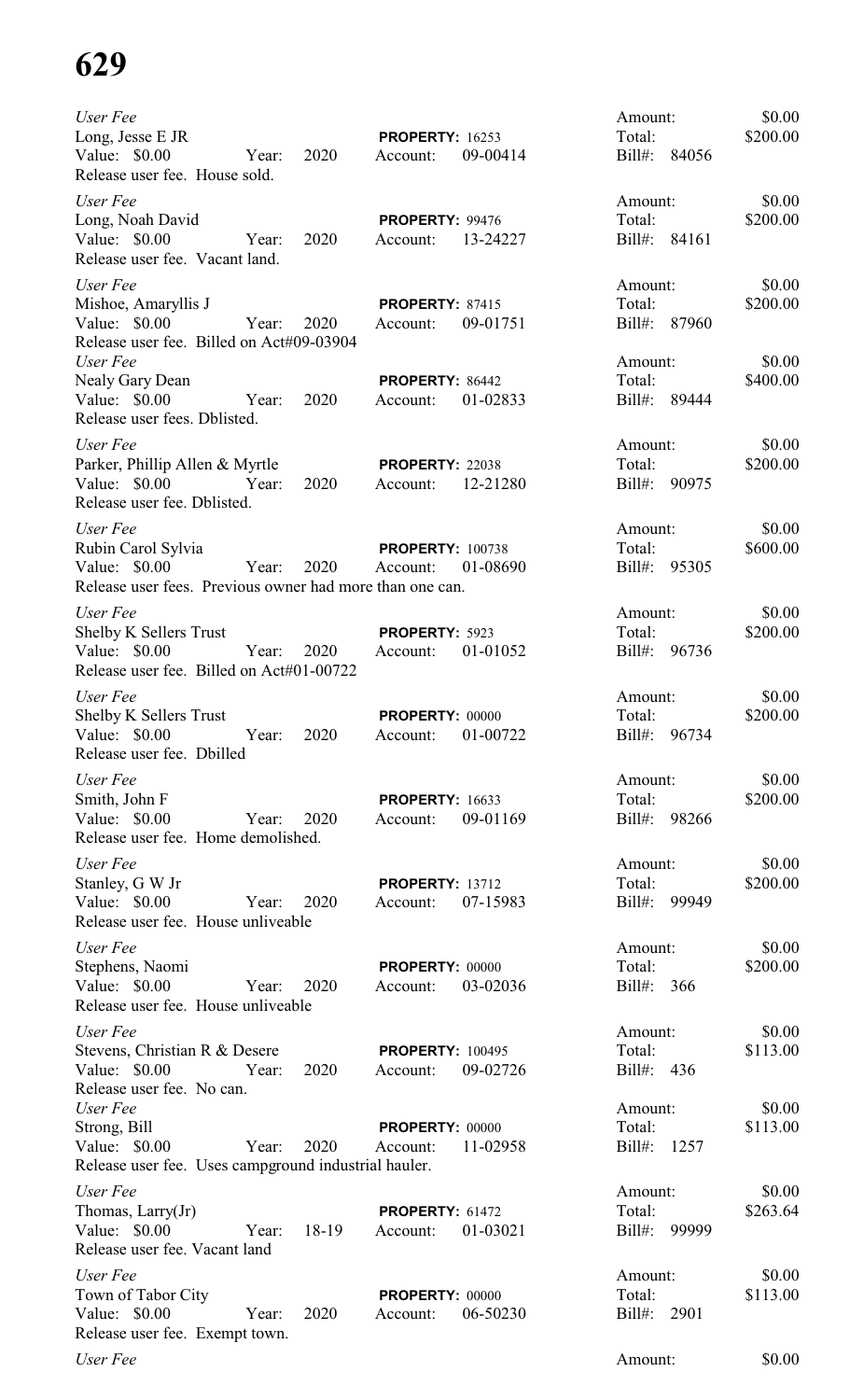| Veterans Memorial Park of Columbus PROPERTY: 00000<br>Value: \$0.00<br>Release user fee. Vacant                                | Year: | 2019           | Account:                                    | 01-07897 | Total:<br>Bill#: 31006            | \$200.00           |
|--------------------------------------------------------------------------------------------------------------------------------|-------|----------------|---------------------------------------------|----------|-----------------------------------|--------------------|
| User Fee<br>Ward, Noah Lee<br>Value: \$0.00<br>Year:<br>Release user fee. MH used for storage.                                 |       | 2020           | <b>PROPERTY: 77650</b><br>Account:          | 09-32413 | Amount:<br>Total:<br>Bill#: 5005  | \$0.00<br>\$200.00 |
| User Fee<br>Webb, Ossie Mae<br>Value: \$0.00<br>Release user fee. Billed in error.                                             | Year: | 2020           | PROPERTY: 9515<br>Account:                  | 04-16480 | Amount:<br>Total:<br>Bill#: 5898  | \$0.00<br>\$200.00 |
| User Fee<br>West, Walter D & Amanda<br>Value: \$0.00<br>Release user fee. Vacant land                                          | Year: | 2020           | <b>PROPERTY: 90238</b><br>Account:          | 12-04607 | Amount:<br>Total:<br>Bill#: 6054  | \$0.00<br>\$200.00 |
| User Fee<br>Whiteville City Board of Education PROPERTY: 00000<br>Value: \$0.00<br>Release user fee. Uses a commercial hauler. | Year: | 19-20 Account: |                                             | 02-50505 | Amount:<br>Total:<br>Bill#: 99999 | \$0.00<br>\$400.00 |
| User Fee<br>Williamson, Rickey MC<br>Value: $$0.00$<br>Release user fee. Billed to SWMH                                        | Year: | 2020           | <b>PROPERTY: 75971</b><br>Account:          | 12-31647 | Amount:<br>Total:<br>Bill#: 7480  | \$0.00<br>\$200.00 |
| User Fee<br>Williamson, Tammie<br>Value: \$0.00 Year:<br>Release user fee. House moved off.                                    |       | 2020           | <b>PROPERTY: 22673</b><br>Account: 12-01427 |          | Amount:<br>Total:<br>Bill#: 7521  | \$0.00<br>\$200.00 |
| User Fee<br>Wilson, Sparky Wendell & Justin Brian PROPERTY: 7579<br>Value: \$0.00<br>Release user fee. Added to Act#03-03061   | Year: | 2020           | Account:                                    | 03-05615 | Amount:<br>Total:<br>Bill#: 7775  | \$0.00<br>\$200.00 |

#### **Agenda Item #23: COMMENTS:**

Chairman Russ opened the floor for comments. The following spoke.

### B. **Board of Commissioners:**

### 1. **Commissioner Burroughs:** stated the following:

-I would like to thank the Columbus Chamber and Tourism Board for doing an excellent job with the candidate forum;

-During the forum one of the candidates stated that Columbus County needed to improve their sewer system, and Columbus County does not have a sewer system; **and**

-During the forum, one of the candidates stated that the County needed to improve their roads, and the public needs to know that the County has nothing to do with the roads or ditches.

2. **Commissioner Bullard:** stated I would like the Public Hearing that needed to be cancelled tonight be placed on the September 21, 2020 Agenda, and the action item be placed on the Agenda.

# **MOTION:**

Commissioner Bullard made a motion for the Public Hearing on the Agenda needed to be cancelled and to be placed on the September 21, 2020, and the action item to be placed on the September 21, 2020 Agenda, seconded by Vice Chairman McMillian. The motion unanimously passed.

| <b>Commissioner McDowell:</b> stated the following:                            |
|--------------------------------------------------------------------------------|
| -I would like to congratulate the City of Whiteville, they have a New Business |
| <b>Starter Packet:</b>                                                         |
| -The ribbon cuttings have been fantastic;                                      |
| -The Logistics Park will have an \$8.5 million shell building; and             |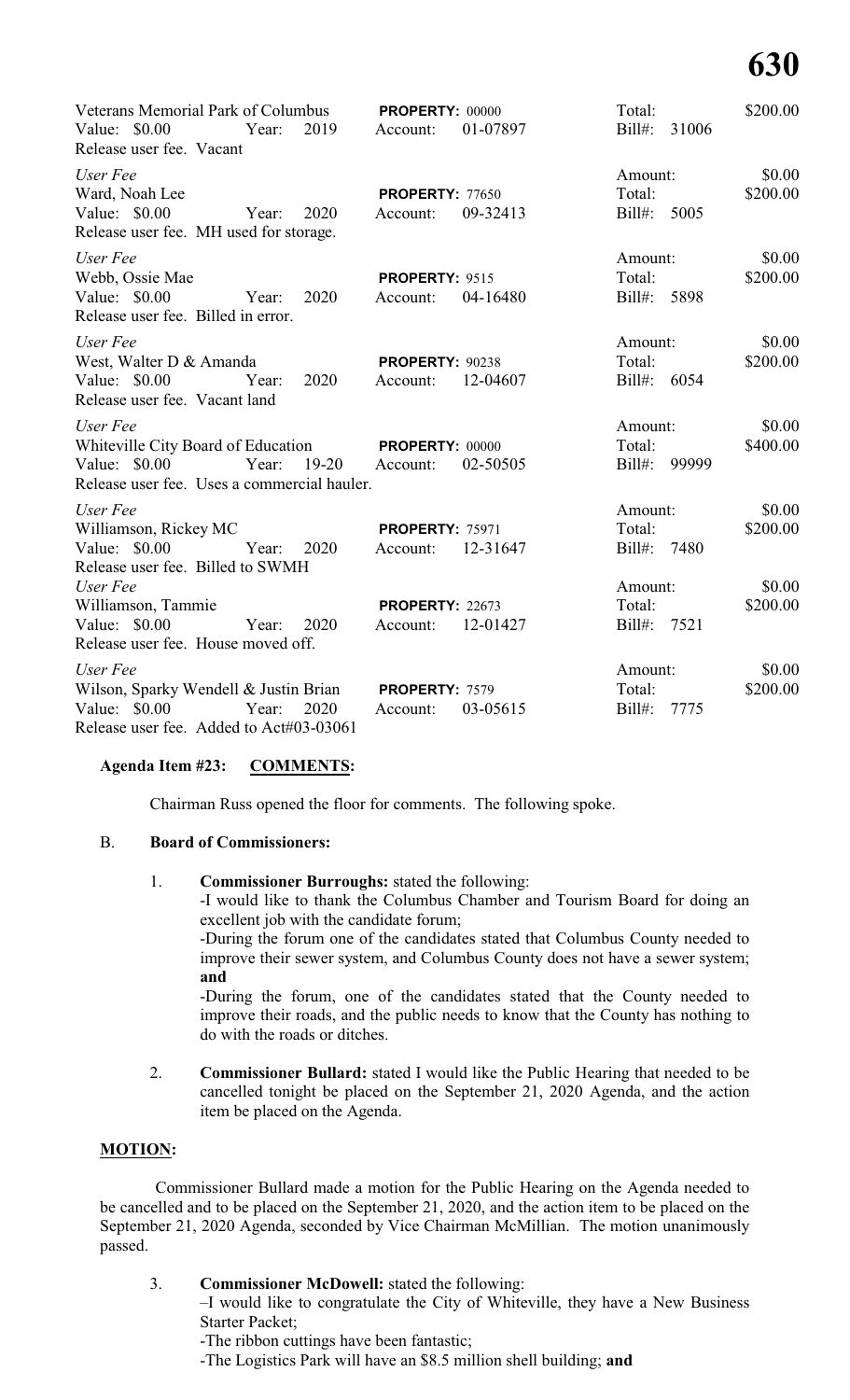-Every high school in Columbus County have received their graduation percentage and they have increased.

- 4. **Vice Chairman McMillian:** stated we need to distribute the information that was forwarded by Gail Edwards to the Board members relative to the available money for damages from the storms, to the citizens of Columbus County.
- 5. **Commissioner Byrd:** stated the following:

-I see in publications that counties are opting out of the President's deferred tax plan;

-In the Hallsboro area, we lost an outstanding young man, Billy Six, which served the Hallsboro Fire Department and help in any manner he could; **and**

-We need to prepare a proclamation of recognition for this young man to be sent to the family and Hallsboro Fire Department.

#### **MOTION:**

Commissioner Byrd made a motion to prepare a proclamation in recognition of Billy Six to be sent to the family and Hallsboro Fire Department, seconded by Commissioner Bullard. The motion unanimously passed.

- 6. **Chairman Russ:** the Board voted for Columbus County to do business with Southern Tire and Muffler up to the amount established by the state.
- 7. **Commissioner Prevatte:** stated he appreciated the departments that sought money from COVID-19, and they were the Department of Aging, the Sheriff's Department and the Health Department.
- C. **County Manager (Michael H. Stephens):** stated I did get the signs for the Department of Aging and they are very appreciative.

#### **RECESS REGULAR SESSION and ENTER into CLOSED SESSION in ACCORDANCE with N.C.G.S. § 143-318.11(a) (3) ATTORNEY-CLIENT PRIVILEGE and (5) (I) ACQUISITION of REAL PROPERTY:**

At 8:07 P.M., Commissioner McDowell made a motion to recess Regular Session and enter into Closed Session in Accordance with N.C.G.S. § 143-318.11(a) (3) Attorney-Client Privilege and (5) (I) Acquisition of Real Property, after a five (5) minute recess, seconded by Vice Chairman McMillian. The motion unanimously passed.

## **Agenda Item #24 CLOSED SESSION in ACCORDANCE with N.C.G.S. § 143- 318.11(a) (3) ATTORNEY-CLIENT PRIVILEGE and (5) (I) ACQUISITION of REAL PROPERTY:**

No official action was taken.

# **ADJOURN CLOSED SESSION and resume REGULAR SESSION:**

At 8:47 P.M., Commissioner Burroughs made a motion to adjourn Closed Session and resume Regular Session, seconded by Commissioner McDowell. The motion unanimously passed.

#### **READING and APPROVAL of CLOSED SESSION GENERAL ACCOUNT:**

Chairman Russ requested that Amanda B. Prince, County Attorney, orally read the Closed Session General Account. Ms. Prince orally read the following: *"The County Commissioners discussed the Wayne Bailey Bankruptcy Action with David Mills, by telephone, and County Attorney. The County Commissioners discussed Vapes Enterprises vs- Columbus County and Columbus County Sheriff with the County Attorney. The County Commissioners discussed acquisition of real property with County Manager. No action was taken by the Board of Commissioners"*.

Commissioner Byrd made a motion to approve the Closed Session General Account, seconded by Commissioner Prevatte. The motion unanimously passed.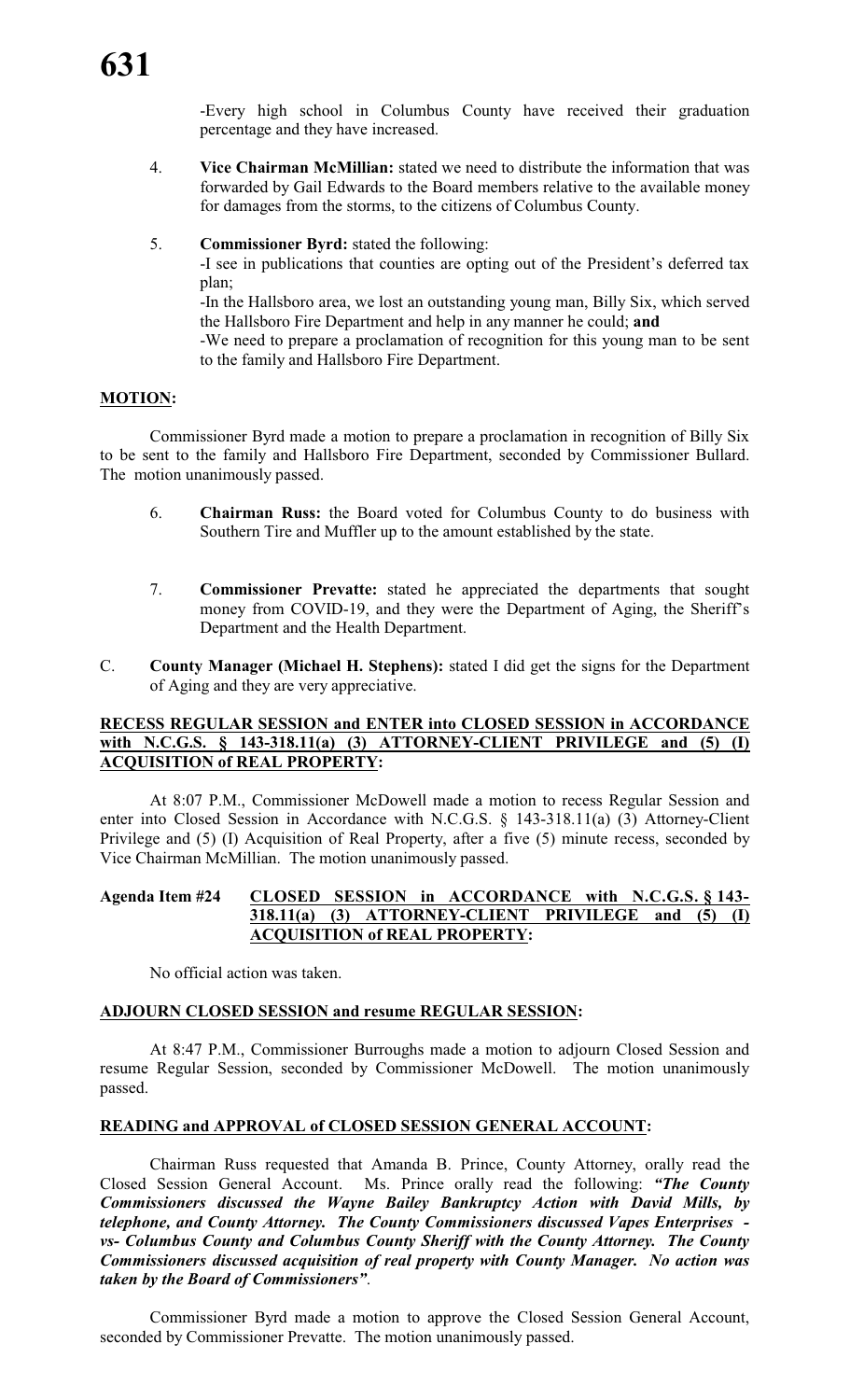# **Agenda Item #25: ADJOURNMENT:**

At 8:47 P.M., Commissioner McDowell made a motion to adjourn, seconded by Commissioner Prevatte. The motion unanimously passed.

**\_\_\_\_\_\_\_\_\_\_\_\_\_\_\_\_\_\_\_\_\_\_\_\_\_\_\_\_ \_\_\_\_\_\_\_\_\_\_\_\_\_\_\_\_\_\_\_\_\_\_\_\_\_\_\_\_\_\_**

#### **APPROVED:**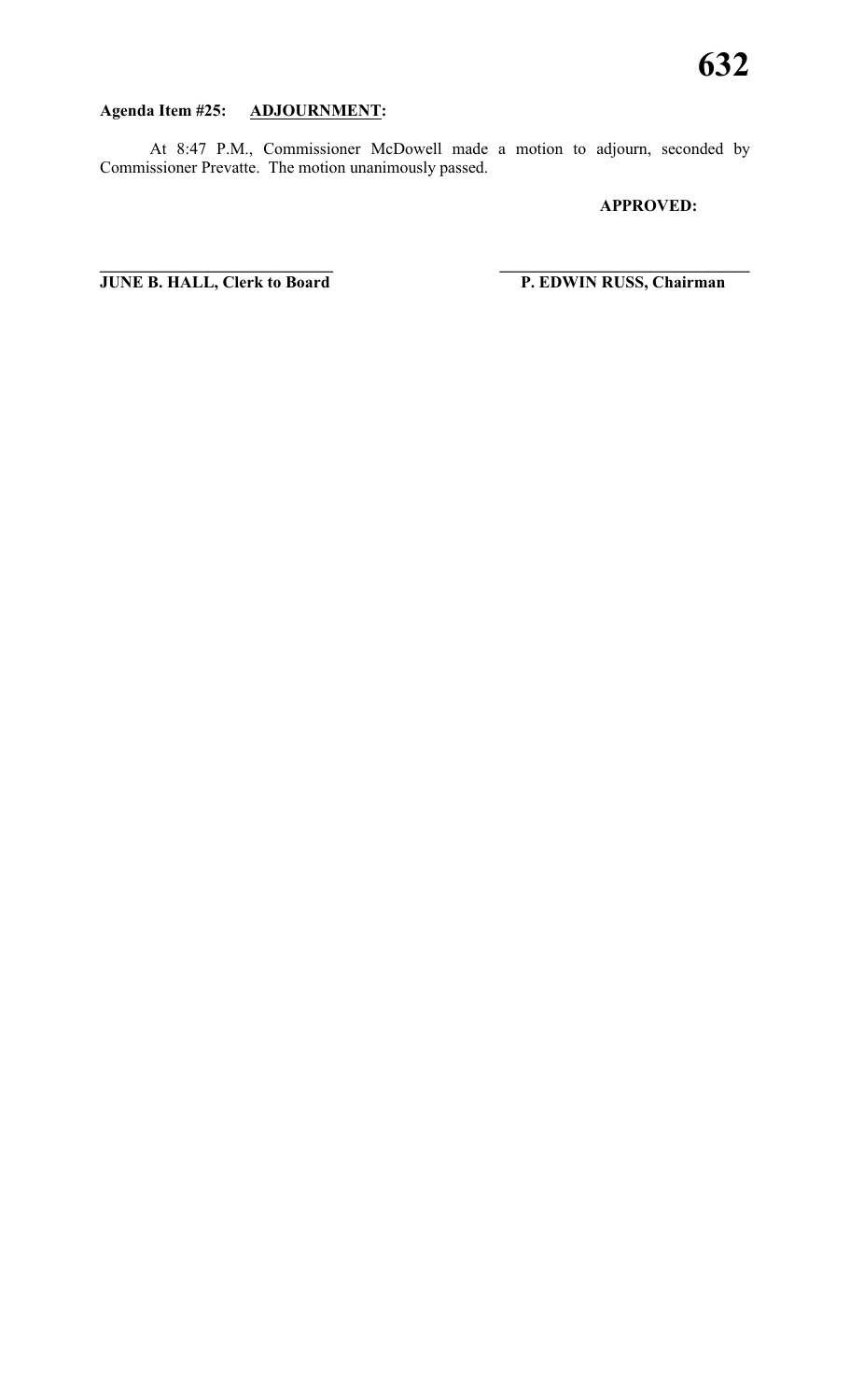The Honorable Columbus County Commissioners met on the above stated date and at the above stated time in the DempseyB. HerringCourthouse Annex, 112 West Smith Street, Whiteville, North Carolina 28472, for the purpose to act as the Columbus County Water and Sewer District I Board.

#### **COMMISSIONERS PRESENT: APPOINTEES PRESENT:**

James E. Prevatte June B. Hall, **Clerk to the Board** Giles E. Byrd **Trent Burroughs APPOINTEE ABSENT:** Ricky Bullard **Bobbie Faircloth, Finance Officer** Charles T. McDowell

P. Edwin Russ, **Chairman** Mike Stephens, **County Manager** Jerome McMillian, Vice Chairman Amanda B. Prince, County Attorney

# **MEETING CALLED TO ORDER:**

At 7:31 P.M., Chairman P. Edwin Russ called the **combination meeting** of Columbus County Water and Sewer Districts I, II, III, IV and V Board Meeting to order.

### **Agenda Item#18: COLUMBUS COUNTY WATER and SEWER DISTRICTS I,II, III, IV and V BOARD MEETING MINUTES:**

August 17, 2020 Columbus County Water and Sewer Districts I, II, III, IV and V Board Meeting **(5 Sets)**

Commissioner McDowell made a motion to approve the August 17, 2020 Columbus County Water and Sewer District I Board Meeting Minutes, as recorded, seconded by Vice Chairman McMillian. The motion unanimously passed.

### **Agenda Item #20: COLUMBUS COUNTY WATER and SEWER DISTRICTS I, II, III and V - WATER LINE EXTENSIONS:**

Harold Nobles, Public Utilities Director, requested Board approval to move forward with the Frank Norris Road water line extension.

Commissioner Burroughs made a motion to approve the Frank Norris Road water line extension, seconded by Commissioner Prevatte. The motion unanimously passed.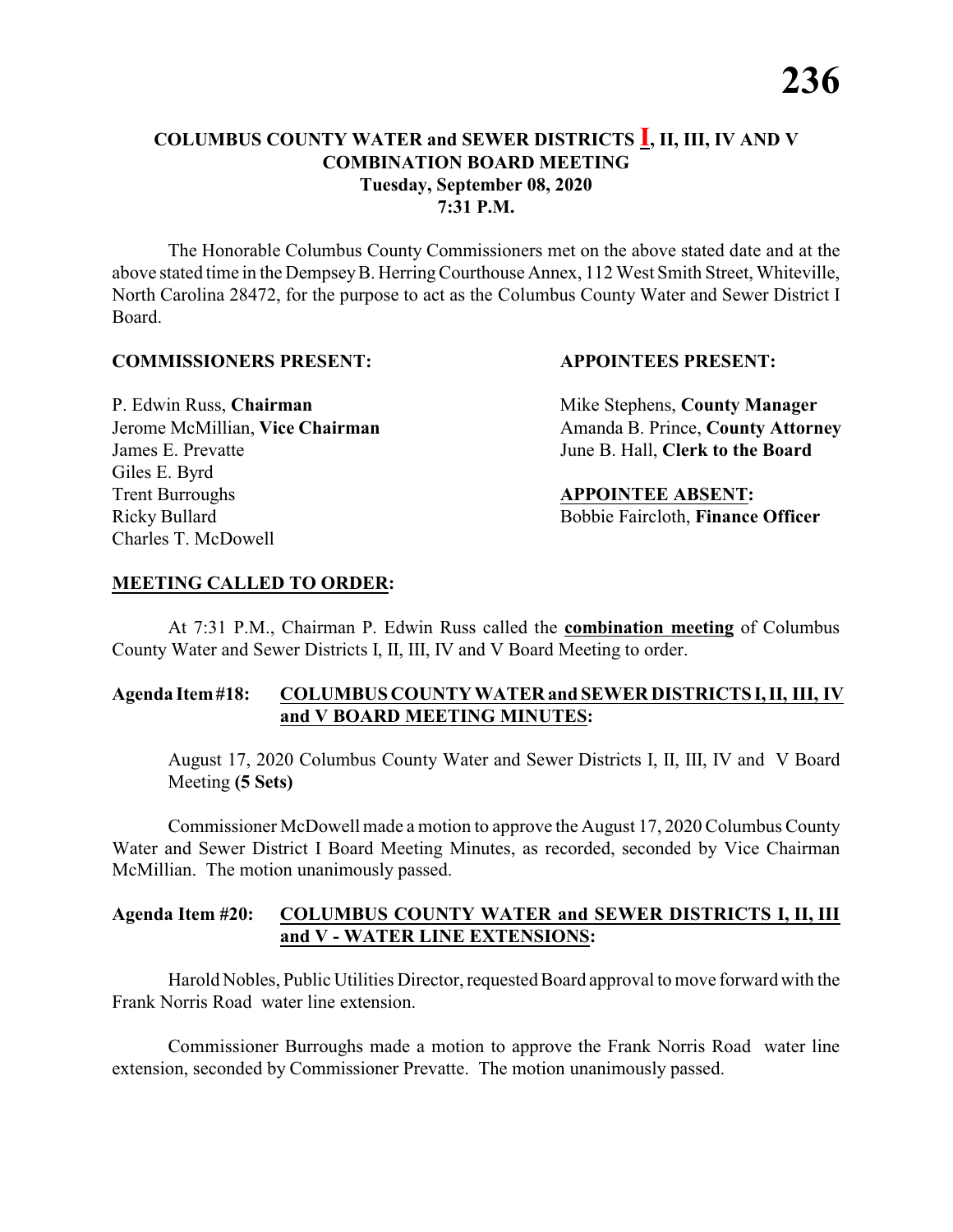# **ADJOURNMENT:**

At 7:37 P.M., Commissioner McDowell made a motion to adjourn, seconded by Vice Chairman McMillian. The motion unanimously passed.

**\_\_\_\_\_\_\_\_\_\_\_\_\_\_\_\_\_\_\_\_\_\_\_\_\_\_\_\_ \_\_\_\_\_\_\_\_\_\_\_\_\_\_\_\_\_\_\_\_\_\_\_\_\_\_\_\_\_\_\_**

**APPROVED:**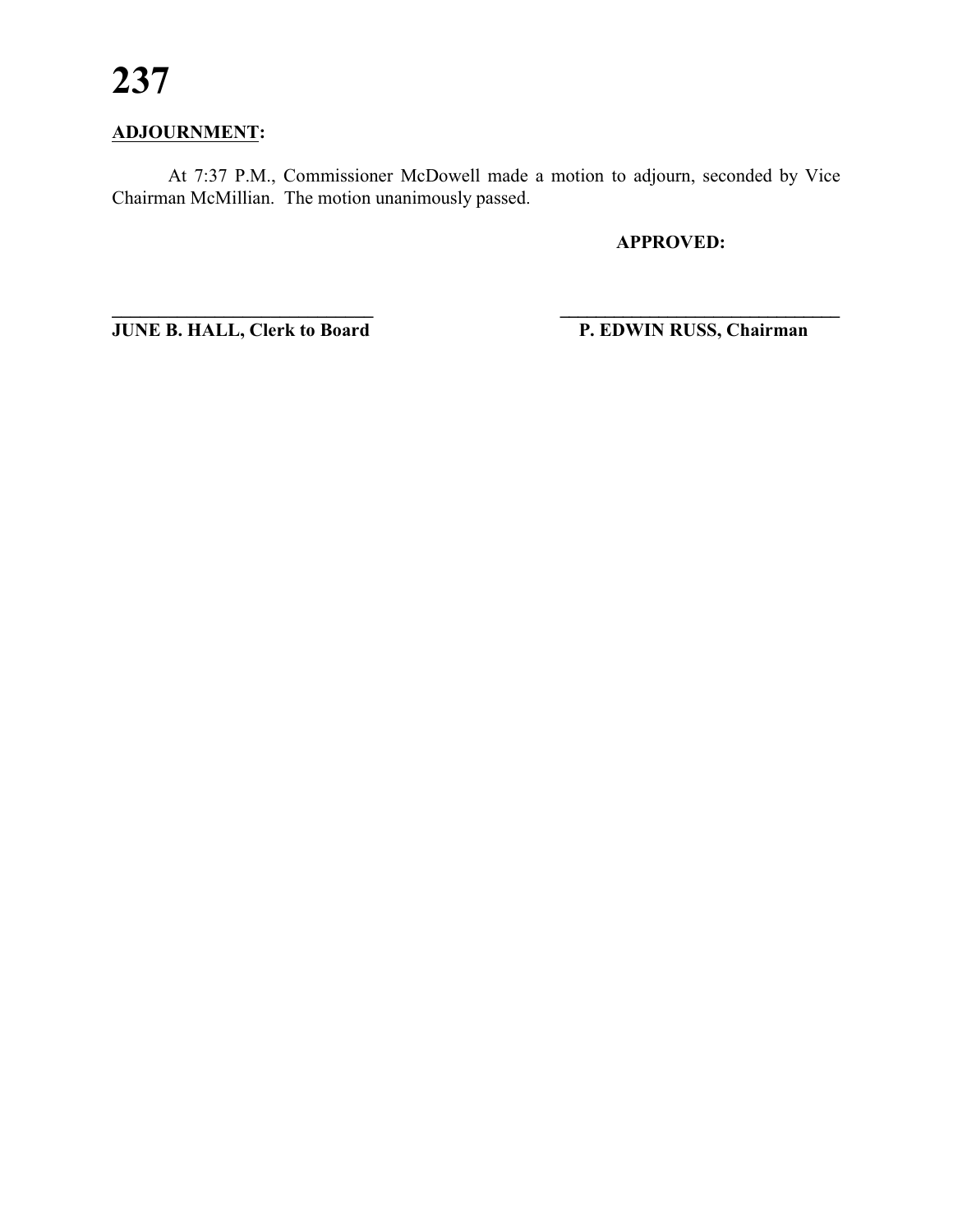The Honorable Columbus County Commissioners met on the above stated date and at the above stated time in the DempseyB. HerringCourthouse Annex, 112 West Smith Street, Whiteville, North Carolina 28472, for the purpose to act as the Columbus County Water and Sewer District II Board.

#### **COMMISSIONERS PRESENT: APPOINTEES PRESENT:**

James E. Prevatte June B. Hall, **Clerk to the Board** Giles E. Byrd **Trent Burroughs APPOINTEE ABSENT:** Ricky Bullard **Bobbie Faircloth, Finance Officer** Charles T. McDowell

P. Edwin Russ, **Chairman** Mike Stephens, **County Manager** Jerome McMillian, Vice Chairman Amanda B. Prince, County Attorney

# **MEETING CALLED TO ORDER:**

At 7:31 P.M., Chairman P. Edwin Russ called the **combination meeting** of Columbus County Water and Sewer Districts I, II, III, IV and V Board Meeting to order.

### **Agenda Item#18: COLUMBUS COUNTY WATER and SEWER DISTRICTS I,II, III, IV and V BOARD MEETING MINUTES:**

August 17, 2020 Columbus County Water and Sewer Districts I, II, III, IV and V Board Meeting **(5 Sets)**

Commissioner McDowell made a motion to approve the August 17, 2020 Columbus County Water and Sewer District II Board Meeting Minutes, as recorded, seconded by Vice Chairman McMillian. The motion unanimously passed.

# **Agenda Item #19: COLUMBUS COUNTY WATER and SEWER DISTRICT II - HELENA CHEMICAL PROJECT - IDF GRANT AWARD:**

Dr. Gary Lanier, Economic Development Director, requested Board approval of the following Infrastructure Grant Resolution.

# **INFRASTRUCTURE GRANT RESOLUTION Columbus County Board of Commissioners**

**BE IT RESOLVED, that a grant from the Department of Commerce Industrial Development** Fund through the County of Columbus be made to assist in the Water Improvements for the Southeast Regional Park project; **and**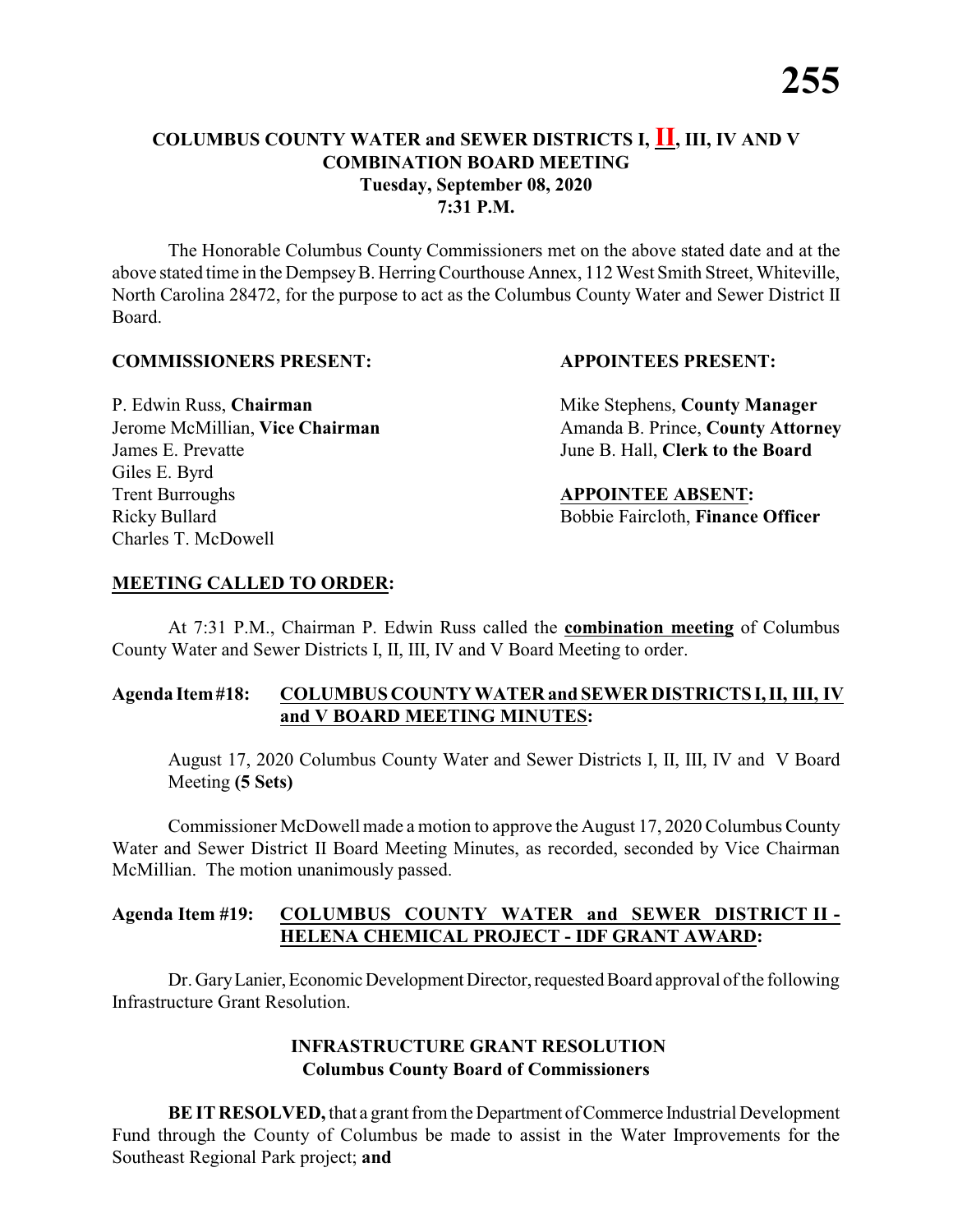**BE IT FURTHER RESOLVED, the Columbus County will administer this grant in** accordance with the rules and regulations of the Department of Commerce; **and**

**BE IT FURTHER RESOLVED,** that the County will administer this grant through the County Administration Office; **and**

**BE IT FURTHER RESOLVED,** that the grant will be monitored quarterly to assure compliance with this proposal and the Department of Commerce regulations; **and**

**BE IT FURTHER RESOLVED,** that the amount of the grant application will be eight hundred sixty-six, nine hundred eighty-three and no/100 (\$866,983.00) dollars, with a local match of ninety thousand and 00/100 (\$90,000.00) dollars.

**ADOPTED** this 8th day of September, 2020.

#### **COLUMBUS COUNTY BOARD OF COMMISSIONERS**

#### **/s/ P. EDWIN RUSS, Chairman**

#### **ATTESTED BY:** /s/ **JUNE B. HALL, Clerk to Board**

Commissioner Byrdmade amotion to approve and adopt the Infrastructure Grant Resolution, Columbus County Board of Commissioners, seconded by Commissioner Bullard. The motion unanimously passed.

### **Agenda Item #20: COLUMBUS COUNTY WATER and SEWER DISTRICTS I, II, III and V - WATER LINE EXTENSIONS:**

Harold Nobles, Public Utilities Director, requested Board approval to move forward with the Clarendon-Chadbourn Road, and 4,273 feet of Otto Nance Road water line extensions, in Columbus County Water and Sewer District II.

Commissioner Burroughs made a motion to approve the Clarendon-Chadbourn Road, and 4,273 feet of Otto Nance Road water line extensions, in Columbus CountyWater and Sewer District II, seconded by Commissioner Prevatte. The motion unanimously passed.

### **ADJOURNMENT:**

At 7:37 P.M., Commissioner McDowell made a motion to adjourn, seconded by Vice Chairman McMillian. The motion unanimously passed.

**\_\_\_\_\_\_\_\_\_\_\_\_\_\_\_\_\_\_\_\_\_\_\_\_\_\_\_\_ \_\_\_\_\_\_\_\_\_\_\_\_\_\_\_\_\_\_\_\_\_\_\_\_\_\_\_\_\_\_\_**

**APPROVED:**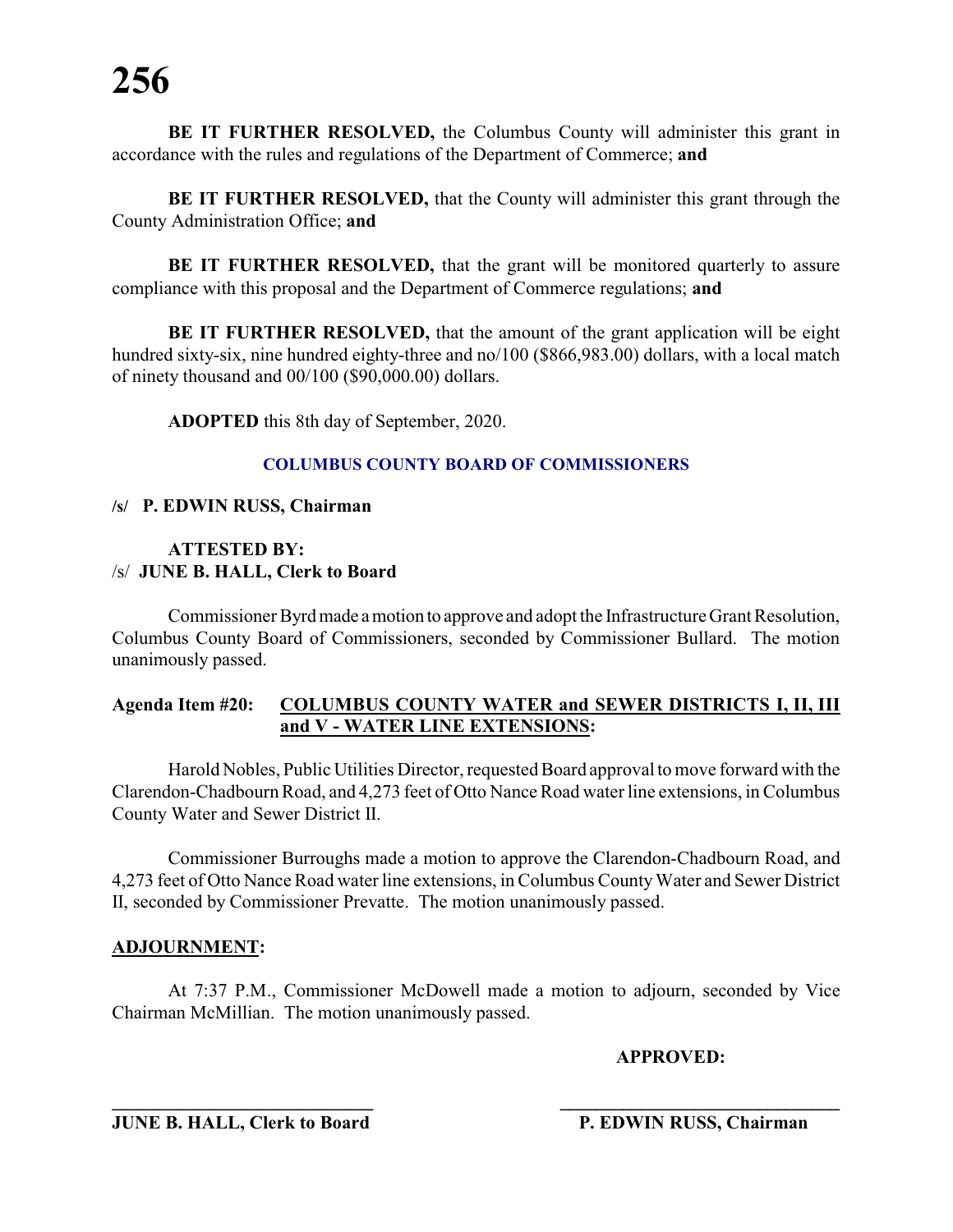The Honorable Columbus County Commissioners met on the above stated date and at the above stated time in the DempseyB. HerringCourthouse Annex, 112 West Smith Street, Whiteville, North Carolina 28472, for the purpose to act as the Columbus County Water and Sewer District III Board.

#### **COMMISSIONERS PRESENT: APPOINTEES PRESENT:**

James E. Prevatte June B. Hall, **Clerk to the Board** Giles E. Byrd **Trent Burroughs APPOINTEE ABSENT:** Ricky Bullard **Bobbie Faircloth, Finance Officer** Charles T. McDowell

P. Edwin Russ, **Chairman** Mike Stephens, **County Manager** Jerome McMillian, Vice Chairman Amanda B. Prince, County Attorney

# **MEETING CALLED TO ORDER:**

At 7:31 P.M., Chairman P. Edwin Russ called the **combination meeting** of Columbus County Water and Sewer Districts I, II, III, IV and V Board Meeting to order.

# **Agenda Item#18: COLUMBUS COUNTY WATER and SEWER DISTRICTS I,II, III, IV and V BOARD MEETING MINUTES:**

August 17, 2020 Columbus County Water and Sewer Districts I, II, III, IV and V Board Meeting **(5 Sets)**

Commissioner McDowell made a motion to approve the August 17, 2020 Columbus County Water and Sewer District III Board Meeting Minutes, as recorded, seconded by Vice Chairman McMillian. The motion unanimously passed.

### **Agenda Item #20: COLUMBUS COUNTY WATER and SEWER DISTRICTS I, II, III and V - WATER LINE EXTENSIONS:**

Harold Nobles, Public Utilities Director, requested Board approval to move forward with the Lynn Hill and North Lakes Road water line extensions, in Columbus County Water and Sewer District III.

Commissioner Burroughs made a motion to approve the Lynn Hill and North Lakes Road water line extensions, in Columbus CountyWater and Sewer District III, seconded byCommissioner Prevatte. The motion unanimously passed.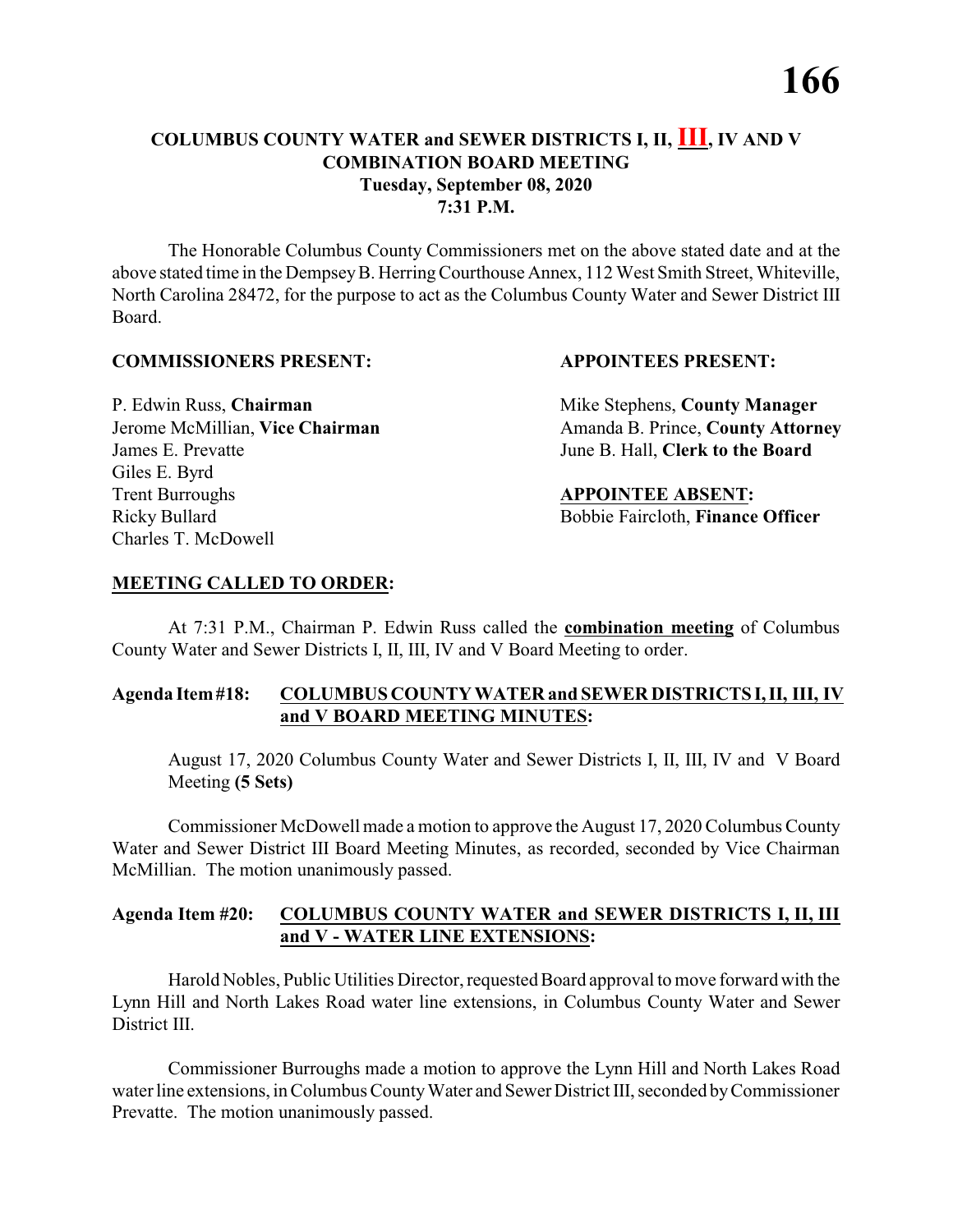# **ADJOURNMENT:**

At 7:37 P.M., Commissioner McDowell made a motion to adjourn, seconded by Vice Chairman McMillian. The motion unanimously passed.

**\_\_\_\_\_\_\_\_\_\_\_\_\_\_\_\_\_\_\_\_\_\_\_\_\_\_\_\_ \_\_\_\_\_\_\_\_\_\_\_\_\_\_\_\_\_\_\_\_\_\_\_\_\_\_\_\_\_\_\_**

**APPROVED:**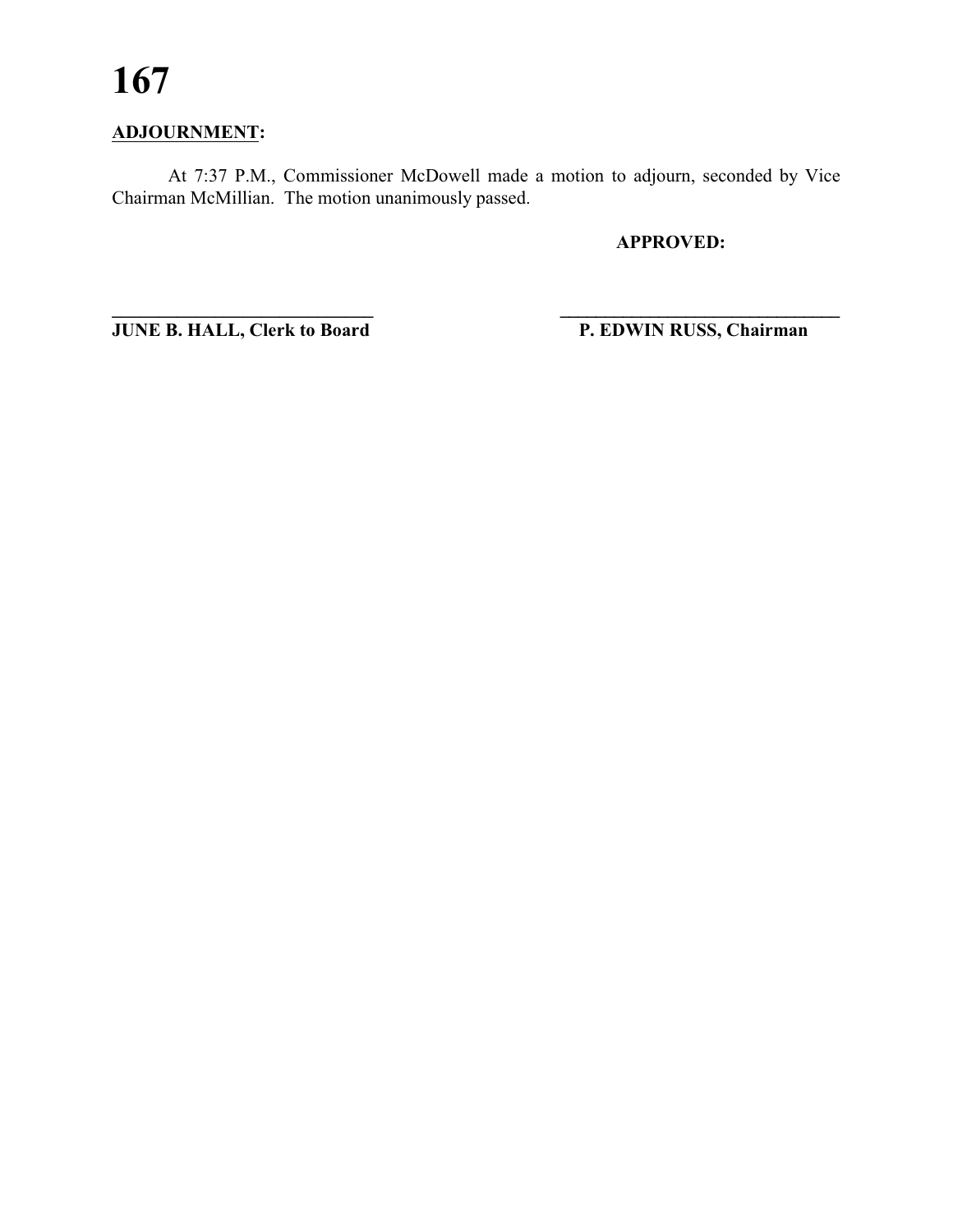The Honorable Columbus County Commissioners met on the above stated date and at the above stated time in the DempseyB. HerringCourthouse Annex, 112 West Smith Street, Whiteville, North Carolina 28472, for the purpose to act as the Columbus County Water and Sewer District IV Board.

#### **COMMISSIONERS PRESENT: APPOINTEES PRESENT:**

James E. Prevatte June B. Hall, **Clerk to the Board** Giles E. Byrd **Trent Burroughs APPOINTEE ABSENT:** Ricky Bullard **Bobbie Faircloth, Finance Officer** Charles T. McDowell

P. Edwin Russ, **Chairman** Mike Stephens, **County Manager** Jerome McMillian, Vice Chairman Amanda B. Prince, County Attorney

# **MEETING CALLED TO ORDER:**

At 7:31 P.M., Chairman P. Edwin Russ called the **combination meeting** of Columbus County Water and Sewer Districts I, II, III, IV and V Board Meeting to order.

# **Agenda Item#18: COLUMBUS COUNTY WATER and SEWER DISTRICTS I,II, III, IV and V BOARD MEETING MINUTES:**

August 17, 2020 Columbus County Water and Sewer Districts I, II, III, IV and V Board Meeting **(5 Sets)**

Commissioner McDowell made a motion to approve the August 17, 2020 Columbus County Water and Sewer District IV Board Meeting Minutes, as recorded, seconded by Vice Chairman McMillian. The motion unanimously passed.

### **ADJOURNMENT:**

At 7:37 P.M., Commissioner McDowell made a motion to adjourn, seconded by Vice Chairman McMillian. The motion unanimously passed.

**\_\_\_\_\_\_\_\_\_\_\_\_\_\_\_\_\_\_\_\_\_\_\_\_\_\_\_\_ \_\_\_\_\_\_\_\_\_\_\_\_\_\_\_\_\_\_\_\_\_\_\_\_\_\_\_\_\_\_\_**

**APPROVED:**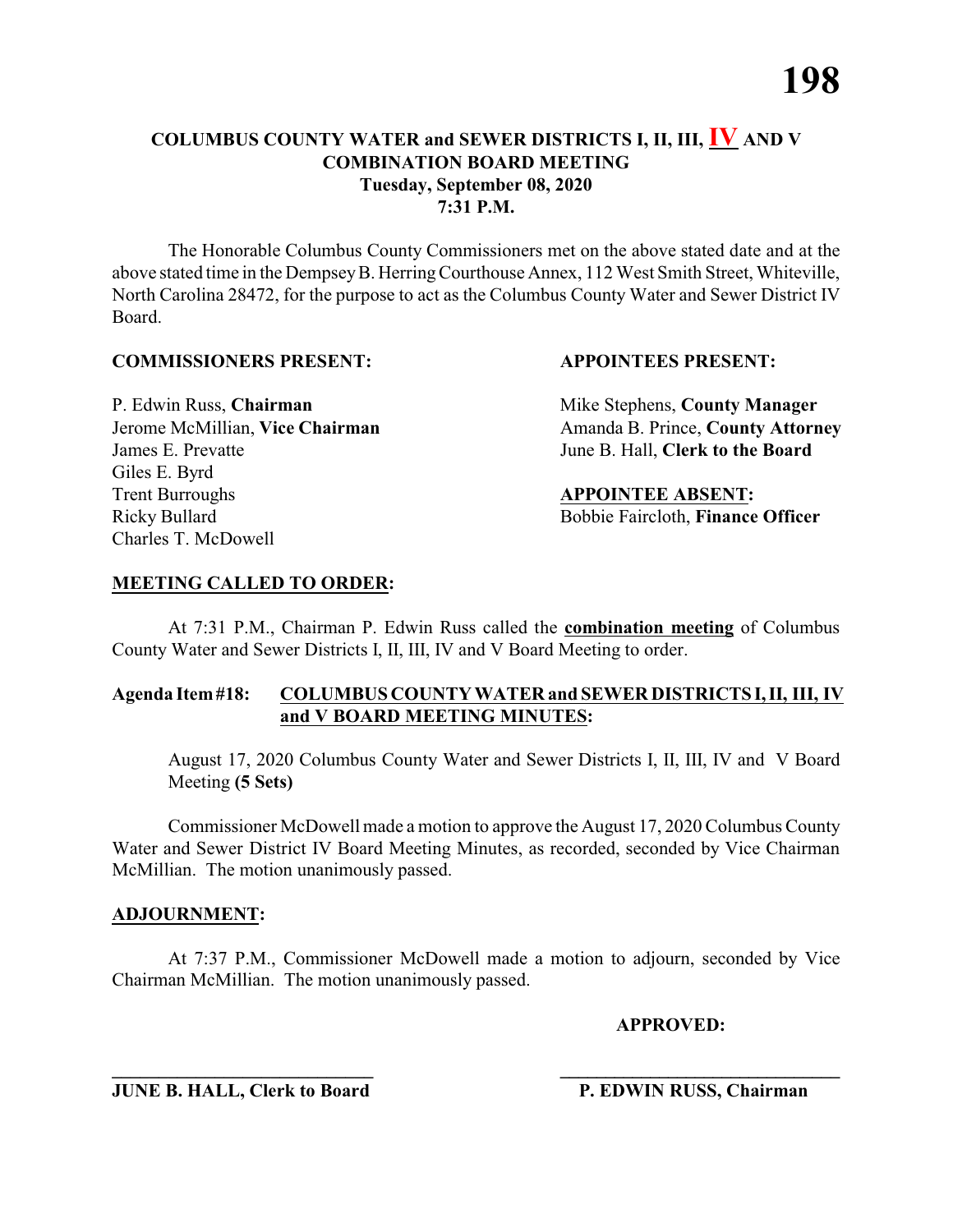The Honorable Columbus County Commissioners met on the above stated date and at the above stated time in the DempseyB. HerringCourthouse Annex, 112 West Smith Street, Whiteville, North Carolina 28472, for the purpose to act as the Columbus County Water and Sewer District V Board.

#### **COMMISSIONERS PRESENT: APPOINTEES PRESENT:**

James E. Prevatte June B. Hall, **Clerk to the Board** Giles E. Byrd **Trent Burroughs APPOINTEE ABSENT:** Ricky Bullard **Bobbie Faircloth, Finance Officer** Charles T. McDowell

P. Edwin Russ, **Chairman** Mike Stephens, **County Manager** Jerome McMillian, Vice Chairman Amanda B. Prince, County Attorney

#### **MEETING CALLED TO ORDER:**

At 7:31 P.M., Chairman P. Edwin Russ called the **combination meeting** of Columbus County Water and Sewer Districts I, II, III, IV and V Board Meeting to order.

### **Agenda Item#18: COLUMBUS COUNTY WATER and SEWER DISTRICTS I,II, III, IV and V BOARD MEETING MINUTES:**

August 17, 2020 Columbus County Water and Sewer Districts I, II, III, IV and V Board Meeting **(5 Sets)**

Commissioner McDowell made a motion to approve the August 17, 2020 Columbus County Water and Sewer District V Board Meeting Minutes, as recorded, seconded by Vice Chairman McMillian. The motion unanimously passed.

### **Agenda Item #20: COLUMBUS COUNTY WATER and SEWER DISTRICTS I, II, III and V - WATER LINE EXTENSIONS:**

Harold Nobles, Public Utilities Director, requested Board approval to move forward with the Seven Creeks Highway - 951 feet only, water line extension, in Columbus County Water and Sewer District V.

Commissioner Burroughs made a motion to approve the Seven Creeks Highway - 951 feet only, water line extension, in Columbus County Water and Sewer District V, seconded by Commissioner Prevatte. The motion unanimously passed.